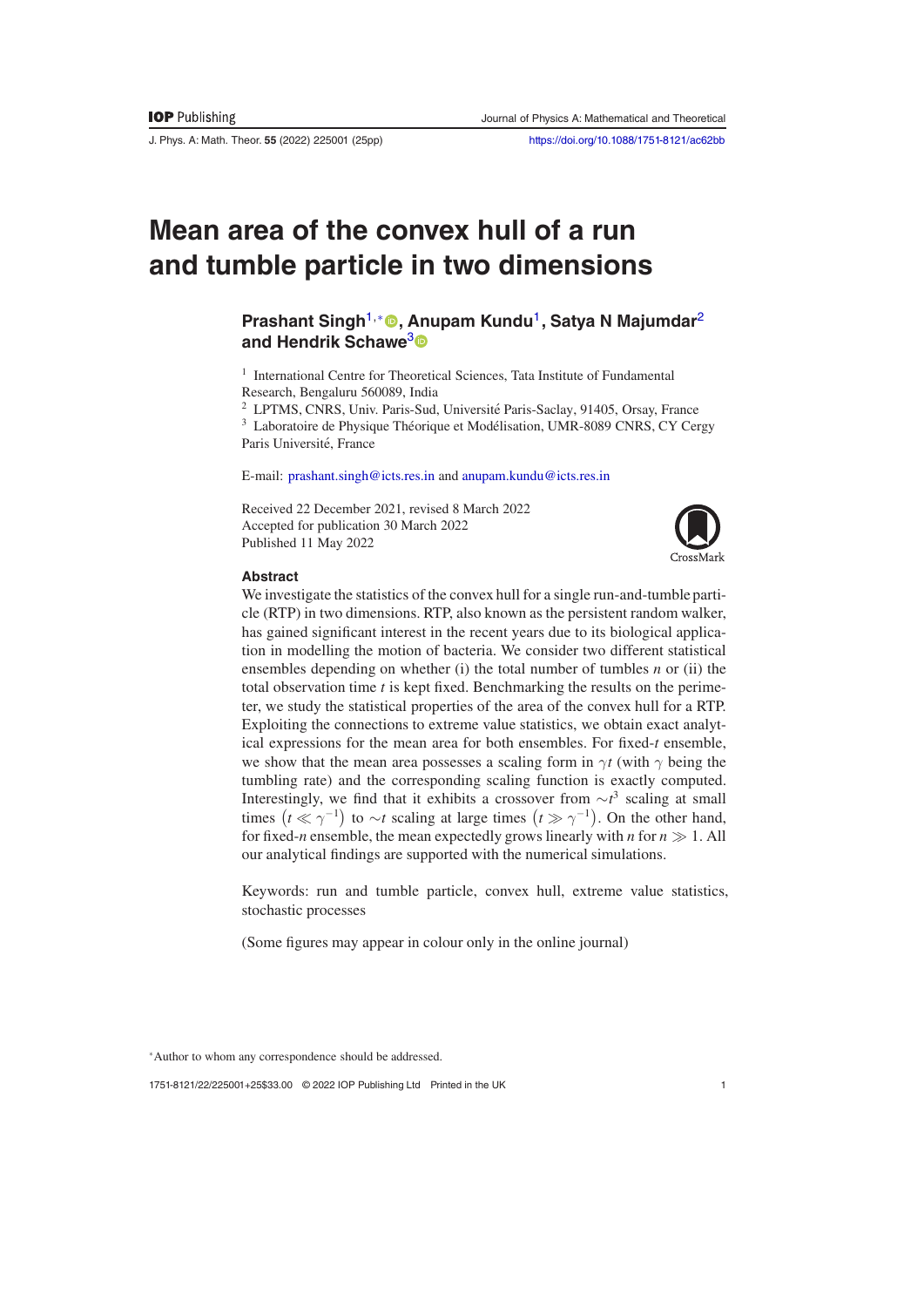## **1. Introduction**

Active matter refers to a class of driven non-equilibrium systems that transduces systematic movement out of the supplied energy. Contrary to the boundary-driven systems, the energy is exchanged at the local scale which endows the constituent particles with self-propulsion  $[1-3]$  $[1-3]$ . As a result, the dynamics of these systems break time-reversal symmetry and thus, violate the detailed balance. Recently, the self-propulsion (or 'active' nature) has been harnessed to produce useful work for potential therapeutic applications in various diseases like cancer and heart disease [\[4,](#page-22-2) [5\]](#page-22-3). Furthermore, they display a plethora of complex features like clustering  $[6, 7]$  $[6, 7]$  $[6, 7]$ , flocking  $[8, 9]$  $[8, 9]$  $[8, 9]$ , motility induced phase separation  $[10-13]$  $[10-13]$ , non-existence of the equation of states for pressure [\[14\]](#page-22-10) and so on. Going beyond the theoretical studies, the dynamics of active particles has been realised in many experiments based on different phoretic effects [\[15,](#page-22-11) [16\]](#page-22-12).

Run and tumble particle (RTP) has emerged as a quintessential model in mimicking the dynamics of the active particles. Previously known in the random walk literature as persistent Brownian motion [\[17,](#page-23-0) [18\]](#page-23-1), the RTP motion has recently been quite extensively studied due to its biological application in modelling the motion of bacteria like *Escherichia coli* [\[10,](#page-22-8) [19,](#page-23-2) [20\]](#page-23-3). In this model, the particle moves in a series of ballistic runs interspersed by instantaneous tumbles that occur after random time durations with constant rate  $\gamma$ . During tumble, the particle does not move but chooses a new direction for the next run. Exact model is introduced in section [2.](#page-2-0) Over the recent few years, this model has been substantially studied and a variety of results are known. Examples include—position distribution in free space as well as in confining potential [\[21](#page-23-4)[–27\]](#page-23-5), condensation transition [\[28](#page-23-6)[–30\]](#page-23-7), persistent properties [\[31](#page-23-8)[–33\]](#page-23-9), extremal properties [\[34,](#page-23-10) [35\]](#page-23-11), path functionals [\[34,](#page-23-10) [36\]](#page-23-12), current fluctuations [\[37\]](#page-23-13), interacting multiple RTPs [\[27,](#page-23-5) [38](#page-23-14)[–41\]](#page-23-15), etc.

In this paper, we are interested in the statistics of the convex hull for a RTP in two dimensions. Consider a set of points  $(\vec{r}_1, \vec{r}_2, \ldots, \vec{r}_N)$  in two dimensions which represent the positions of a RTP at various instances of time. Then, convex hull refers to the unique smallest convex polygon that encloses all these points [\[42,](#page-23-16) [43\]](#page-23-17) (see figure [1\)](#page-2-1). Since the motion is random, the set  $(\vec{r}_1, \vec{r}_2, \ldots, \vec{r}_N)$  also varies over realisations. This implies that the convex hull is also different for different realisations. We are interested in the statistical properties of this random convex hull. As stated before, the run and tumble dynamics is used to model the motion of bacteria like *E. coli* [\[19\]](#page-23-2). One natural question is—what is the spatial extent over which bacteria move during their search activities? One way to estimate this is by constructing the convex hull for the trajectories of the particles. In fact, in ecology, convex hull has been used in estimating the home-range size of animals from their locational data [\[44\]](#page-23-18). Hence, a knowledge of the convex hull may also be useful for bacteria in designing and demarcating their mobility territory. This motivates us to study the convex hull problem for a RTP in our paper.

The properties of the convex hull have been of prime interest in the mathematics literature also [\[45–](#page-23-19)[49\]](#page-23-20). In physics, the mean area and the mean perimeter of the convex hull are found to be related to the subject of extreme value statistics [\[50\]](#page-23-21). Exploiting this connection, the mean area and the mean perimeter have been studied for a variety of processes like Brownian motion [\[51\]](#page-23-22), random acceleration [\[52\]](#page-23-23), diffusion with resetting [\[53\]](#page-23-24), random walk and its generalisations [\[54–](#page-23-25)[61\]](#page-23-26). Extensions of these studies to higher dimensions and multi-particle case have also been considered [\[50,](#page-23-21) [62](#page-23-27)[–64\]](#page-23-28). Going beyond the mean values, the entire distributions of the area and perimeter have also been studied using sophisticated numerical techniques [\[55](#page-23-29)[–57\]](#page-23-30). We refer to [\[50\]](#page-23-21) for a review on the convex hull problem.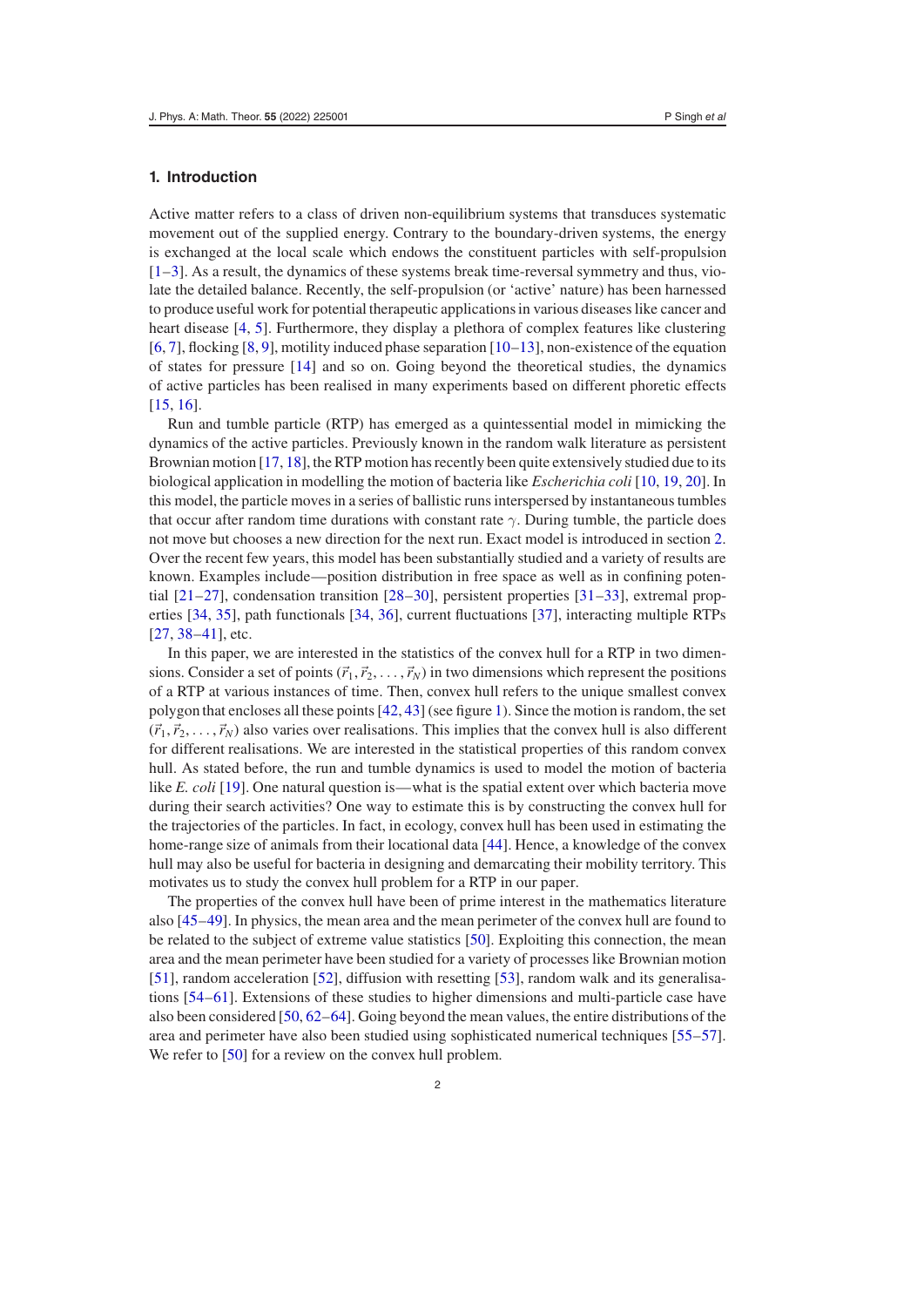<span id="page-2-1"></span>

**Figure 1.** (a) Schematic representation of a typical trajectory of a RTP in two dimensions with total number of runs  $n = 6$ . The RTP moves in a series of runs interspersed by instantaneous tumbles that occur after random times with rate  $\gamma$ . (b) This figure shows the convex hull (red polygon) for the trajectory on the left.

Recently in [\[65\]](#page-23-31), the mean perimeter of the convex hull for a RTP in a plane was exactly computed for the two different ensembles—(i) fixed number of tumbles *n* and (ii) fixed observation time *t* (discussed later). Here, we go beyond this work to investigate the statistics of the area of the convex hull for a two dimensional RTP. For both ensembles, we compute the mean area exactly. We verify our analytical results numerically and, also study the variance and the distribution of the area numerically.

The paper is organised as follows: in section [2,](#page-2-0) we introduce the model and summarize the main results of our paper. Section [3](#page-4-0) contains a brief discussion on the convex hull problems for the general 2D stochastic processes. Analytic calculations for the mean area are presented in section [4](#page-6-0) for the fixed-*n* ensemble and in section [5](#page-11-0) for the fixed-*t* ensemble. We devote section [6](#page-16-0) for the numerical study of the probability distribution of the area which is followed by the conclusion in section [7.](#page-17-0)

#### <span id="page-2-0"></span>**2. Model and summary of the results**

We consider a RTP moving on a plane. Starting from the origin, the particle chooses an angle  $\phi_1$  (measured with respect to the *x*-axis) uniformly from [0, 2 $\pi$ ] and moves ballistically in that direction with a speed  $v_0$ . The ballistic motion, referred to as a 'run', persists along  $\phi_1$  for a random time  $\tau_1$  drawn from the exponential distribution  $\rho(\tau) = \gamma e^{-\gamma \tau}$  with constant rate  $\gamma$ . After this, the particle 'tumbles' instantaneously in which it chooses a new direction  $\phi_2$  uniformly from [0, 2 $\pi$ ]. Then, it performs another run for a random time  $\tau_2$  again drawn independently from  $\rho(\tau) = \gamma e^{-\gamma \tau}$ . The motion continues in the form of the ballistic *runs* interspersed by the instantaneous *tumbles* that occur after random times drawn independently from the exponential distribution. Let us focus on the *i*th run along the direction  $\phi_i$ . Denoting the displacement (position increment) during *i*th interval by  $(x_i, y_i)$ , we have

$$
x_i = v_0 \tau_i \cos(\phi_i), \tag{1}
$$

<span id="page-2-3"></span><span id="page-2-2"></span>
$$
y_i = v_0 \tau_i \sin(\phi_i), \tag{2}
$$

where  $\tau_i$  is the total duration for *i*th run. The position of the particle  $(X_i, Y_i)$  after *i*th run can be written in terms of  $(x_i, y_i)$  as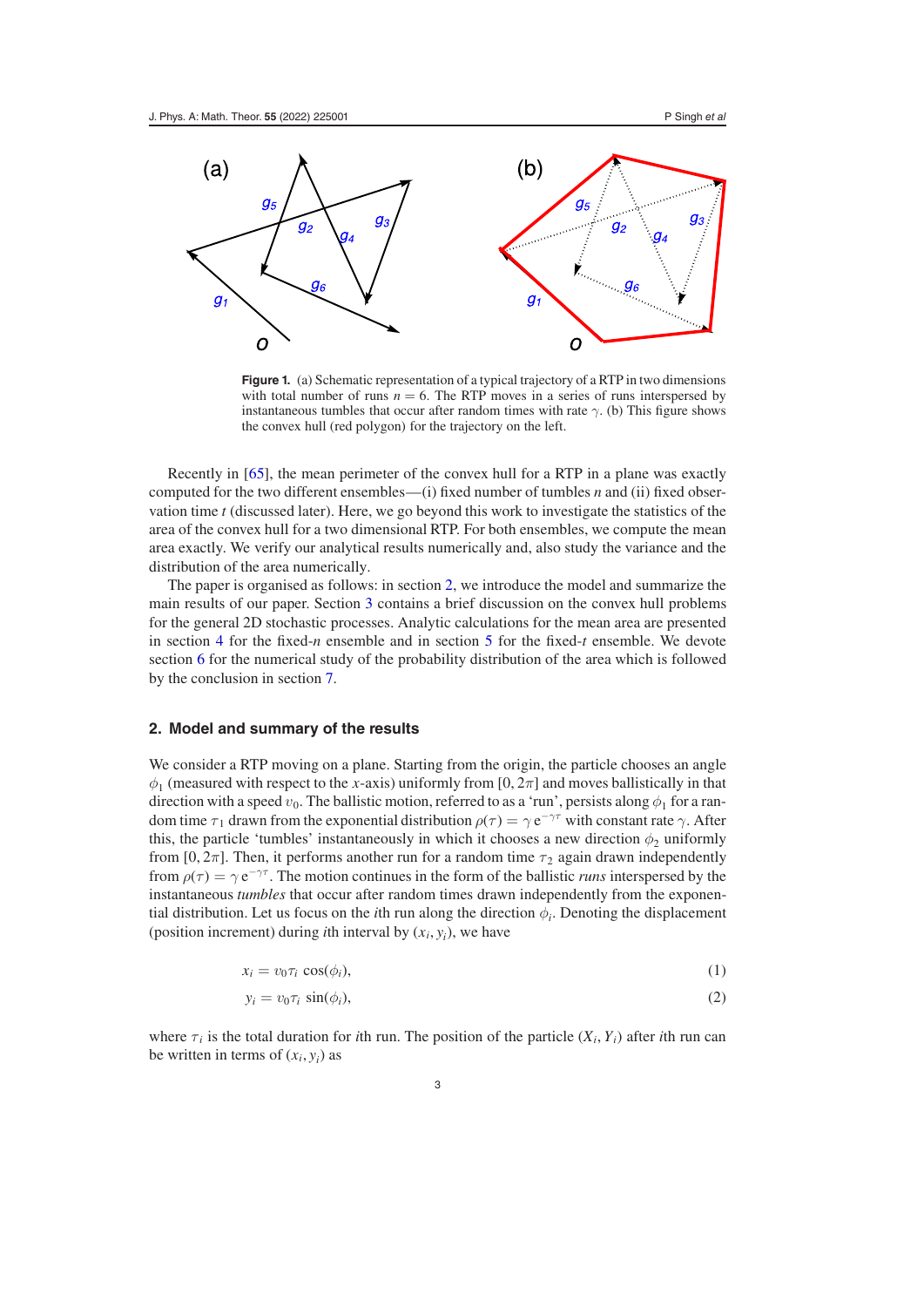$$
X_i = X_{i-1} + x_i,\tag{3}
$$

<span id="page-3-2"></span><span id="page-3-1"></span>
$$
Y_i = Y_{i-1} + y_i,\tag{4}
$$

where  $i = 1, 2, \dots$  and we assume  $(X_0, Y_0) = (0, 0)$ . As mentioned earlier, we consider the motion of the particle in two different ensembles with—(i) fixed number of tumbles (*n*) and (ii) fixed observation time (*t*). In case (i), the particle undergoes *n* number of runs and we stop the process after *n* runs have taken place. The total observation time *t* will fluctuate for different realisations. Moreover, we consider the starting point as a tumble which makes the number of runs equal to the number of tumblings and  $n \geqslant 1$ . On the other hand, for ensemble (ii), we fix the total observation time *t* and therefore, the number of tumblings *n* fluctuates for different realisations. We will refer to (i) as fixed-*n* ensemble and (ii) as fixed-*t* ensemble.

For these two ensembles, we look at the statistical properties of the convex hull. Although, in actual bacterial motion, the dynamics takes place in continuous time, it turns out that our calculation is much simpler in the fixed-*n* ensemble, than in the fixed-*t* ensemble. This is like the canonical versus grand-canonical ensembles. Usually, in the grand-canonical ensemble, where the number of particles fluctuates, it is often easier to calculate the observables than in the canonical ensemble where the number of particles is fixed. However, in the RTP problem, it is the opposite: it is easier in the fixed-*n* ensemble than in the fixed-*t* ensemble where *n* fluctuates. The two ensembles are equivalent at late times (as the canonical and the grandcanonical ensembles are equivalent in the thermodynamic limit). But they are different for finite *n*/finite *t*. In many experimental situations, the experimental timescale is limited (finite) which means it is important to know the effects of finite *t*. Besides, the 'active' nature of the process also shows up only at short times ( $t \ll \gamma^{-1}$ ) or intermediate times ( $t \sim \gamma^{-1}$ ). At large times  $t \gg \gamma^{-1}$ , the RTP process is essentially indistinguishable from the Brownian motion.

Recently, the mean perimeter of the convex hull for this model was computed exactly for the two ensembles and the distribution for the perimeter was numerically studied [\[65\]](#page-23-31). Here, we investigate the statistics of the area of the convex hull both analytically and numerically. Using connection to the extreme value statistics developed in [\[50,](#page-23-21) [51\]](#page-23-22), we compute the mean area in the two ensembles exactly. Next, we also investigate the variance and the distribution of the typical fluctuations of the area. Our main results are summarised below:

(a) For fixed *n* ensemble, we find that the mean area  $\langle A_n \rangle$  is given by

<span id="page-3-3"></span><span id="page-3-0"></span>
$$
\langle A_n \rangle = \frac{v_0^2}{2\gamma^2} \mathcal{S}_n, \quad n > 1,
$$
\n<sup>(5)</sup>

where the term  $S_n$  is given by

$$
\mathcal{S}_n = \frac{2+\pi}{\sqrt{\pi}} \left[ \frac{\Gamma\left(\frac{n-1}{2}-\left\lfloor \frac{n-3}{2} \right\rfloor\right)}{\Gamma\left(\frac{n}{2}-1+\left\lceil \frac{3-n}{2} \right\rceil\right)} + \frac{\Gamma\left(\frac{n}{2}+1-\left\lfloor \frac{n}{2} \right\rfloor\right)}{\Gamma\left(\frac{n+1}{2}-\left\lfloor \frac{n}{2} \right\rfloor\right)} - \frac{\Gamma\left(\frac{n+2}{2}\right)}{\Gamma\left(\frac{n+1}{2}\right)} - \frac{\Gamma\left(\frac{n+1}{2}\right)}{\Gamma\left(\frac{n}{2}\right)} \right] \Theta(n-1) + \sum_{m=1}^{n-1} \frac{\Gamma\left(\frac{n-m+1}{2}\right)}{\Gamma\left(\frac{n-m+2}{2}\right)} \left[ \frac{\Gamma\left(2+\left\lfloor \frac{m-1}{2} \right\rfloor\right)}{\Gamma\left(\frac{3}{2}+\left\lfloor \frac{m-1}{2} \right\rfloor\right)} + \frac{\Gamma\left(\frac{3}{2}+\left\lfloor \frac{m}{2} \right\rfloor\right)}{\Gamma\left(1+\left\lfloor \frac{m}{2} \right\rfloor\right)} \right].
$$
\n(6)

Here  $\lfloor z \rfloor$  (or  $\lceil z \rceil$ ) denotes the greatest (or least) integer lesser (or greater) than or equal to *z*. For large *n*, we find that  $S_n \simeq \pi n$  and inserting this in equation [\(5\)](#page-3-0) yields

$$
\langle A_n \rangle \simeq \frac{n \pi v_0^2}{2\gamma^2}, \quad \text{as } n \to \infty. \tag{7}
$$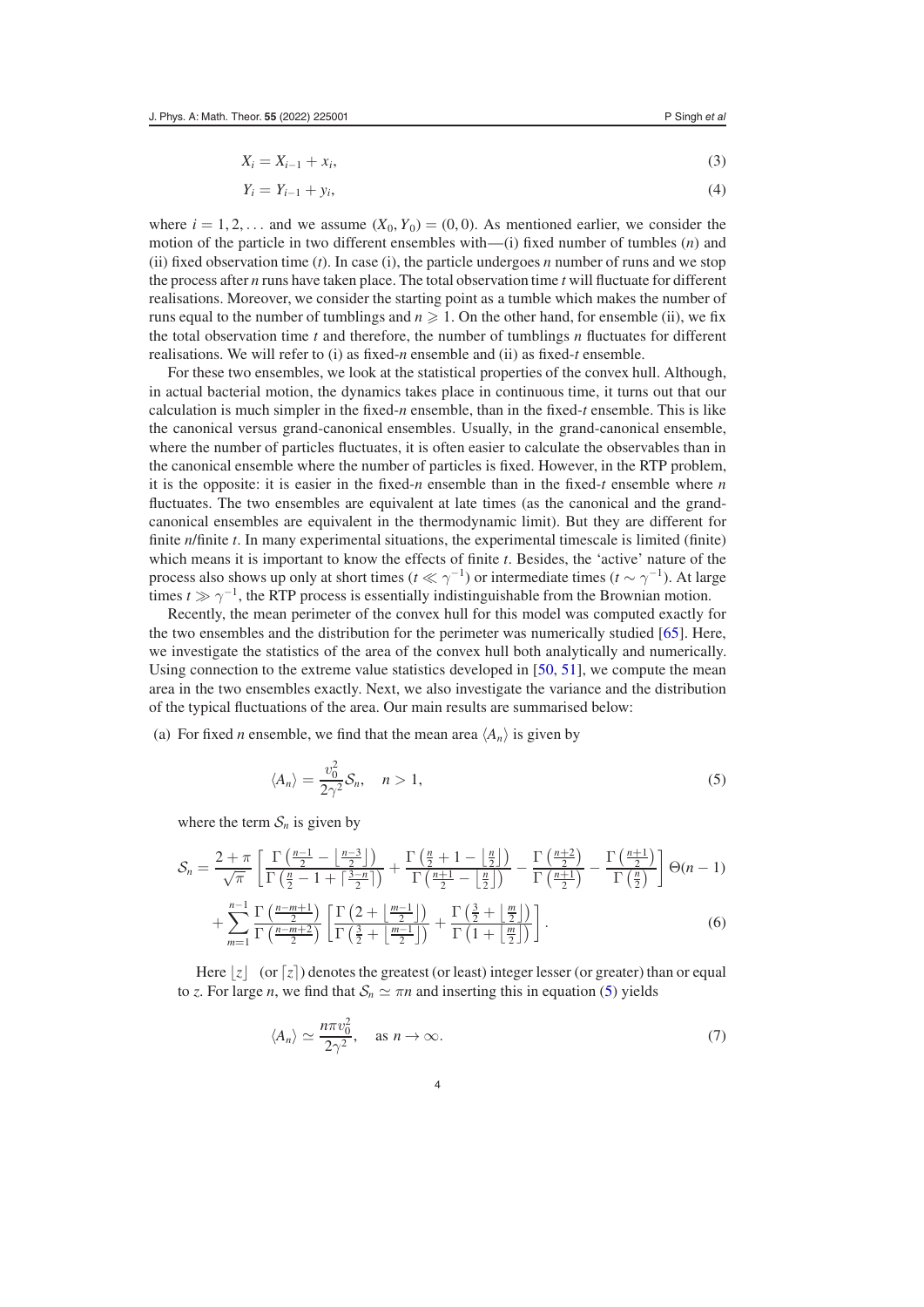(b) On the other hand, for fixed *t* ensemble, we find that the mean area  $\langle A(t) \rangle$  obeys the scaling relation

<span id="page-4-1"></span>
$$
\langle A(t) \rangle = \frac{v_0^2}{2\gamma^2} \mathcal{J}(\gamma t),\tag{8}
$$

where the scaling function  $\mathcal{J}(w)$  is given by

<span id="page-4-2"></span>
$$
\mathcal{J}(w) = e^{-w} \sum_{n=2}^{\infty} \frac{\mathcal{S}_n}{\Gamma(n+2)} w^{n+1}.
$$
\n(9)

The scaling function  $\mathcal{J}(w)$  displays the following asymptotic behaviours:

$$
\mathcal{J}(w) \simeq \frac{w^3}{3\pi} + O(w^4), \quad \text{as } w \to 0,
$$
\n(10)

$$
\simeq \pi w + O(\sqrt{w}), \quad \text{as } w \to \infty. \tag{11}
$$

Inserting these forms in equation [\(8\)](#page-4-1) yields that  $\langle A(t) \rangle$  exhibits a crossover from  $\sim t^3$ scaling for  $t \ll \gamma^{-1}$  to  $\sim t$  scaling for  $t \gg \gamma^{-1}$ :

$$
\langle A(t) \rangle \simeq \frac{\gamma v_0^2 t^3}{6\pi} + O(t^4), \quad \text{for } t \ll \gamma^{-1}
$$
 (12)

<span id="page-4-3"></span>
$$
\simeq \frac{\pi v_0^2}{2\gamma} t + O(\sqrt{t}), \quad \text{for } t \gg \gamma^{-1}.
$$
 (13)

The comparisons of the analytic expressions in equations [\(5\)](#page-3-0) and [\(8\)](#page-4-1) with the numerical simulation are illustrated in figure [2.](#page-10-0)

(c) We have also studied the variance and the distribution of the area in both ensembles numerically. We found that for large time (*n* in the fixed-*n* ensemble and *t* in the fixed-*t* ensemble) the variance of the area grows quadratically with time. In addition we found that the central part of the distribution (describing the typical fluctuations around the mean) for large time possesses a scaling form when the area is scaled by its mean and the scaling form matches with that of the Brownian motion, as expected.

In what follows, we derive the results for the mean area explicitly and study its typical fluctuations numerically.

#### <span id="page-4-0"></span>**3. Mean area of the convex hull**

Let us begin by briefly summarising the central idea to compute the mean area of the convex hull for two dimensional stochastic processes. A more detailed account of this idea is given in [\[50,](#page-23-21) [51\]](#page-23-22). Based on the knowledge of the Cauchy's formulae for closed curve [\[66\]](#page-23-32), it was shown that the mean area and the mean perimeter for random convex hulls are related to the subject of the extreme value statistics. To see this connection, consider a closed curve  $C$  parametrised by the points  $\{(\mathcal{X}(s), \mathcal{Y}(s))\}$  on its boundary where *s* is the arc length. For this curve C, we now define the support function  $\mathcal{M}(\theta)$  along the direction  $\theta$  (with respect to the *x*-axis) as

$$
\mathcal{M}(\theta) = \max_{s \in \mathcal{C}} \left[ \mathcal{X}(s) \cos \theta + \mathcal{Y}(s) \sin \theta \right]. \tag{14}
$$

Geometrically, the support function  $\mathcal{M}(\theta)$  represents the maximum extension of the curve  $\mathcal{C}$ along the direction  $\theta$ . Interestingly, the perimeter and the area of the domain enclosed by  $\mathcal C$  are given in terms of  $\mathcal{M}(\theta)$  by the Cauchy's formula as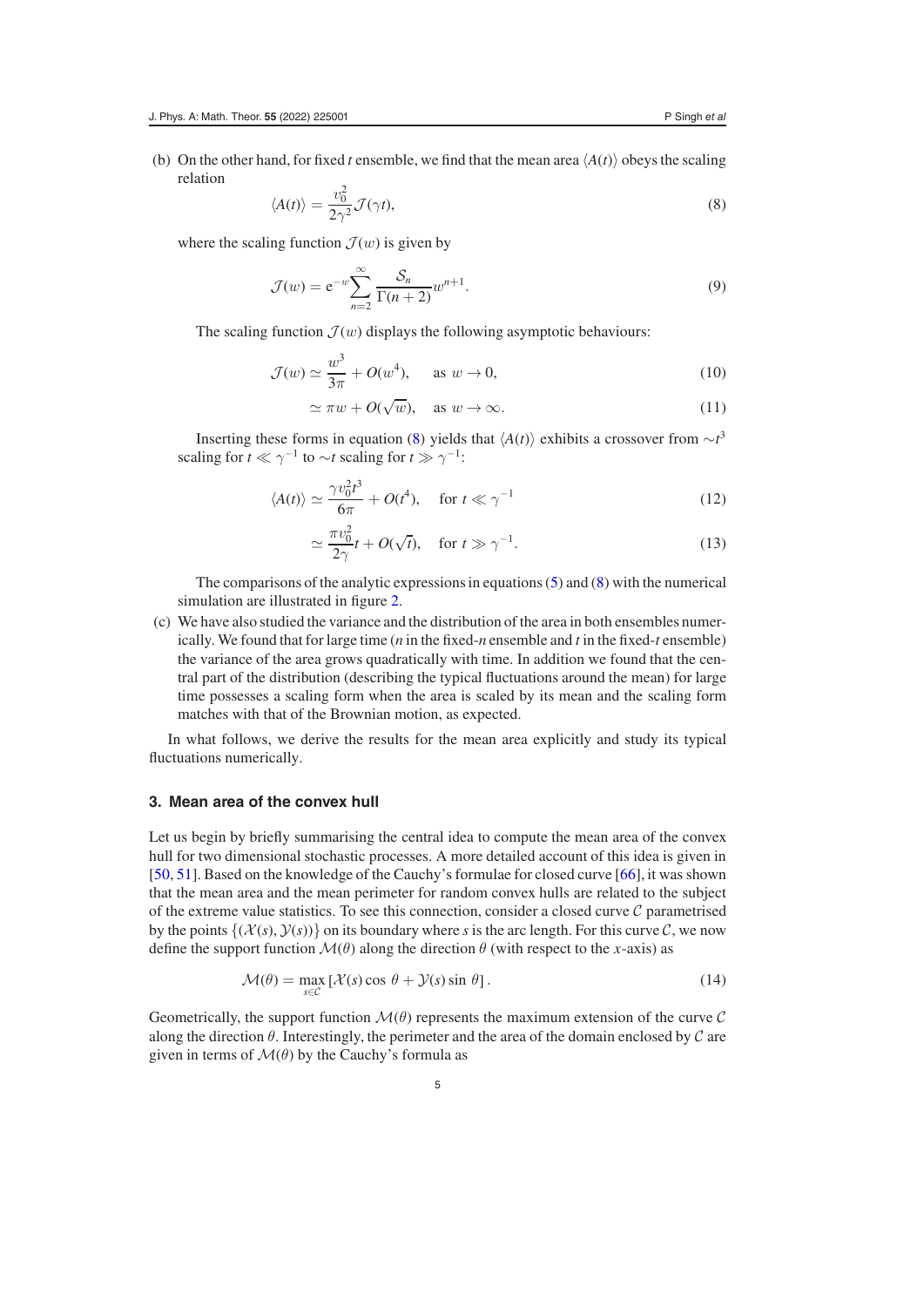$$
L = \int_0^{2\pi} d\theta \, \mathcal{M}(\theta),\tag{15}
$$

<span id="page-5-1"></span><span id="page-5-0"></span>
$$
A = \frac{1}{2} \int_0^{2\pi} d\theta \left[ \mathcal{M}^2(\theta) - \left( \mathcal{M}'(\theta) \right)^2 \right],
$$
\n(16)

where  $\mathcal{M}'(\theta) = \frac{d\mathcal{M}(\theta)}{d\theta}$ . To elaborate further, let us, for simplicity, consider a discrete time stochastic process of *n* steps. Let the positions of the particle at successive (discrete) times of a realisation be denoted by  $\{(X_i, Y_i)\}\$  where  $i = 1, 2, \ldots, n$ . We further consider that the curve C now represents the convex hull corresponding to the points  $\{(X_i, Y_i)\}\$ . To construct the support function  $\mathcal{M}(\theta)$  for C, one clearly needs  $\{(\mathcal{X}(s), \mathcal{Y}(s))\}$  which is a difficult task. However, it was shown in [\[50,](#page-23-21) [51\]](#page-23-22) that this problem can be circumvented by noting the fact that  $\mathcal{M}(\theta)$  is also the maximum of the projections of all points  $\{(X_i, Y_i)\}\)$  along the direction θ. One can now write the support function M(θ) as

<span id="page-5-2"></span>
$$
\mathcal{M}(\theta) = \max_{1 \leq i \leq n} \left[ X_i \cos \theta + Y_i \sin \theta \right]. \tag{17}
$$

Using this form for  $\mathcal{M}(\theta)$  in equations [\(15\)](#page-5-0) and [\(16\)](#page-5-1) and then taking average over different realisations one gets the mean perimeter and the mean area of the convex hull C. Since, we are interested in area only, we provide below the expression of the mean area which follows directly from equation [\(16\)](#page-5-1):

<span id="page-5-3"></span>
$$
\langle A_n \rangle = \frac{1}{2} \int_0^{2\pi} d\theta \left[ \langle \mathcal{M}^2(\theta) \rangle - \langle (\mathcal{M}'(\theta))^2 \rangle \right]. \tag{18}
$$

To proceed further, we assume that the maximum in equation [\(17\)](#page-5-2) is attained in the *k*<sup>∗</sup> th step which enables us to write  $\mathcal{M}(\theta)$  and  $\mathcal{M}'(\theta)$  as

$$
\mathcal{M}(\theta) = X_{k^*} \cos \theta + Y_{k^*} \sin \theta,\tag{19}
$$

$$
\mathcal{M}'(\theta) = -X_{k^*} \sin \theta + Y_{k^*} \cos \theta.
$$
 (20)

For isotropic processes, the support function  $\langle M^2(\theta) \rangle$  and  $\langle M'^2(\theta) \rangle$  are independent of  $\theta$  and we can consider just the direction  $\theta = 0$ . Then, the mean area in equation [\(18\)](#page-5-3) becomes

<span id="page-5-4"></span>
$$
\langle A_n \rangle = \pi \left[ \langle M_n^2 \rangle - \langle Y_{k^*}^2 \rangle(n) \right],\tag{21}
$$

where  $M_n = \max [X_1, X_2, \ldots, X_n]$  is the maximum displacement along the *x*-axis and  $Y_{k^*}$  is the abscissa at  $k^*$ th time-step at which the maximum  $M_n$  along the *x*-direction is reached. Later, equation [\(21\)](#page-5-4) will be useful in calculating the mean area of the convex hull for a RTP in the fixed *n* ensemble.

Although equation [\(21\)](#page-5-4) is derived for the discrete time isotropic stochastic process, one can derive an analogous formula for the mean area of  $C$  in the continuous time case [\[50\]](#page-23-21). For this case, the mean area of the convex hull reads

<span id="page-5-5"></span>
$$
\langle A(t) \rangle = \pi \left[ \langle M^2(t) \rangle - \langle Y(t_m)^2 \rangle(t) \right], \tag{22}
$$

where  $M(t)$  is the maximum of the *x*-coordinate until observation time *t* i.e.  $M(t) = \max\{\{X(\tau)\}, \forall 0 \leq \tau \leq t\}$  and  $t_m$  is the time at which this maximum  $M(t)$  is reached. Also,  $Y(t_m)$  represents the *y*-coordinate of the RTP at time  $t_m$ . Once again, equation [\(22\)](#page-5-5) will be useful in computing the mean area for a RTP in the fixed *t* ensemble.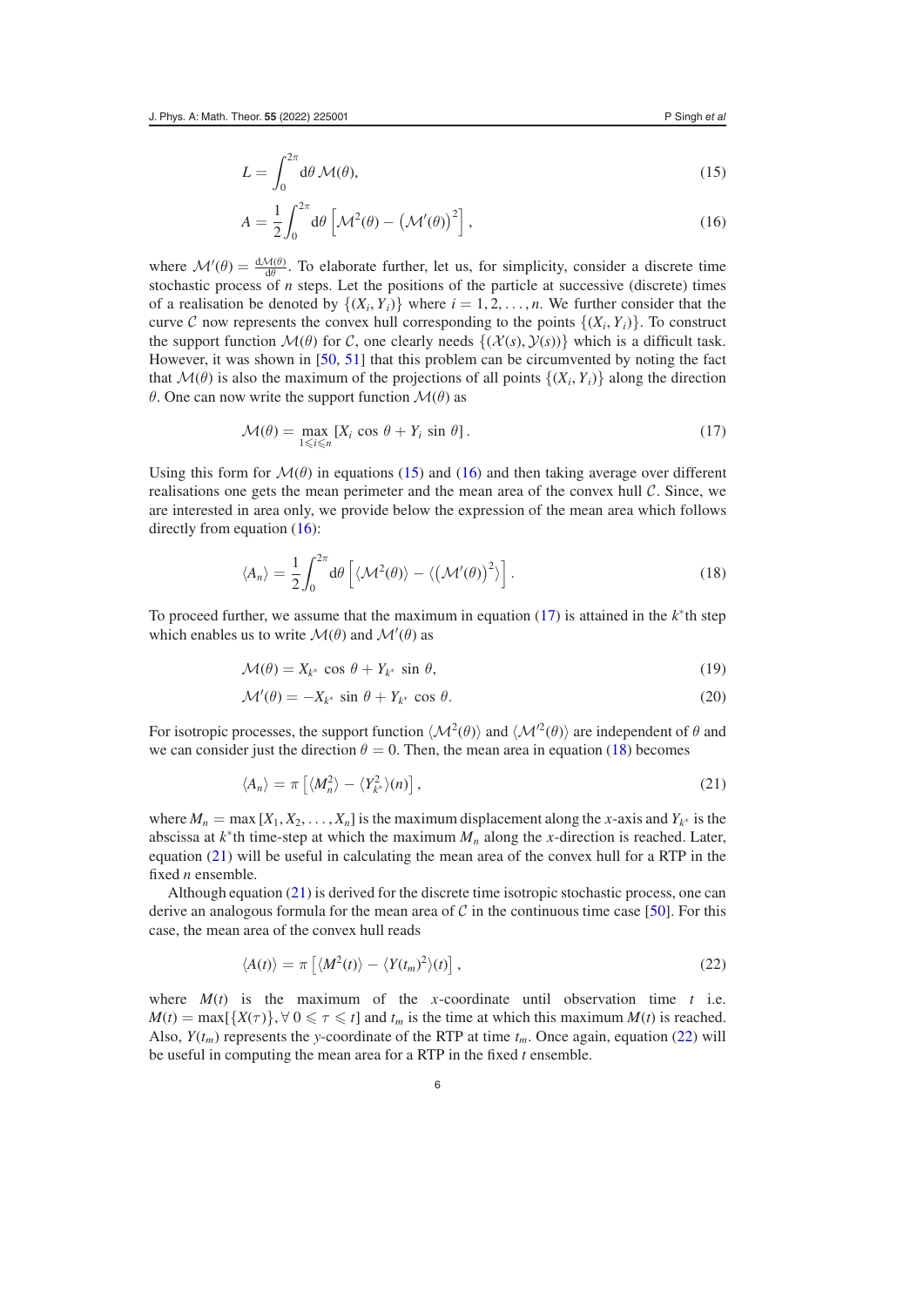Before closing this section, we remark that the formulae of the mean area in equations [\(21\)](#page-5-4) and [\(22\)](#page-5-5) apply to general isotropic 2D stochastic process. In the following, we use these formulae to compute the mean area of  $\mathcal C$  for the RTP model in two dimension. We first compute the mean area for the fixed-*n* ensemble and then focus on the fixed-*t* ensemble.

#### <span id="page-6-0"></span>**4. Mean area for fixed-***n* **ensemble**

Let us first look at the RTP in the fixed- $n$  ensemble where the total number of runs  $n$  is fixed but the total time *t* varies for different realisations. As indicated by equation [\(21\)](#page-5-4), we need the maximum  $M_n$  of the *x*-coordinate and the corresponding abscissa  $Y_{k^*}(n)$  to compute the mean area  $\langle A_n \rangle$ . Recall from equations [\(3\)](#page-3-1) and [\(4\)](#page-3-2), the position coordinates of the RTP perform random walks with correlated increments (jumps)  $(x_i, y_i)$  which are given in equations [\(1\)](#page-2-2) and [\(2\)](#page-2-3). Also recall that we have chosen the initial position of the RTP to be  $(X_0, Y_0) = (0, 0)$ . Let us first compute the joint probability distribution  $p(x_i, y_i, \tau_i)$  of the increments  $x_i$  and  $y_i$  and the time duration  $\tau_i$  for the *i*th run. Since the RTP moves ballistically during time  $\tau_i$ , we have  $v_0\tau_i = \sqrt{x_i^2 + y_i^2}$ . Also, the time  $\tau_i$  is exponentially distributed  $\rho(\tau_i) = \gamma e^{-\gamma \tau_i}$ . This enables us to write the joint distribution  $p(x, y, \tau)$  as

<span id="page-6-3"></span>
$$
p(x, y, \tau) = \frac{\gamma e^{-\gamma \tau}}{\pi} \delta(v_0^2 \tau^2 - x^2 - y^2),
$$
\n(23)

where the factor  $1/\pi$  comes from the normalisation condition. Finally, integrating  $p(x, y, \tau)$ over  $\tau$ , we get the joint distribution of the increments *x* and *y* as

<span id="page-6-1"></span>
$$
p(x, y) = \frac{\gamma}{2\pi v_0 \sqrt{x^2 + y^2}} \exp\left(-\frac{\gamma}{v} \sqrt{x^2 + y^2}\right). \tag{24}
$$

Notice that, the problem of the run and tumble motion now got mapped to a model of a random walk in two dimensions with the jump distribution  $p(x, y)$  given in equation [\(24\)](#page-6-1). Such mappings have been considered in [\[32\]](#page-23-33) to study the persistent properties of the RTP. Since the jump distribution  $p(x, y)$  is isotropic, we use the formula for the mean area in equation [\(21\)](#page-5-4), true for the discrete time processes, for RTP also. In what follows, we use this equation to compute the mean area of the convex hull for the fixed-*n* ensemble. From equation [\(21\)](#page-5-4), we see that this reduces to the problem of computing  $\langle M_n^2 \rangle$  and  $\langle Y_{k^*}^2 \rangle$  *(n)* which we calculate below.

# 4.1. Computation of  $\langle M_n^2 \rangle$

In order to compute the second moment of the maximum  $M_n = \max\{X_0, X_1, X_2, \ldots, X_n\}$  of the *x*-component of a given trajectory of *n* steps, we first recall that  $\{X_0, X_1, X_2, \ldots, X_n\}$  denote just a one dimensional random walk trajectory such that  $X_i = X_{i-1} + x_i$ . The increment  $x_i$  is distributed according to the probability distribution  $p_1(x_i)$  which is obtained by integrating the joint distribution  $p(x_i, y_i)$  in equation [\(24\)](#page-6-1) over all  $y_i$ . The resulting expression reads

<span id="page-6-2"></span>
$$
p_1(x) = \int_{-\infty}^{\infty} dy \, p(x, y) = \frac{\gamma}{\pi v_0} K_0 \left( \frac{\gamma |x|}{v_0} \right),\tag{25}
$$

where  $K_{\nu}(z)$  is the modified Bessel function of second kind. Note that  $p_1(x)$  is both symmetric and continuous. Hence the random walker is characterised by the identical and independent increments  $\{x_i\}$  drawn from the symmetric and continuous distribution  $p_1(x_i)$ .

To calculate  $\langle M_n^2 \rangle$ , we use the Pollaczek–Spitzer formula [\[46,](#page-23-34) [67\]](#page-23-35) which characterises the maximum  $M_n$  for a random walker with identical and independent increments drawn from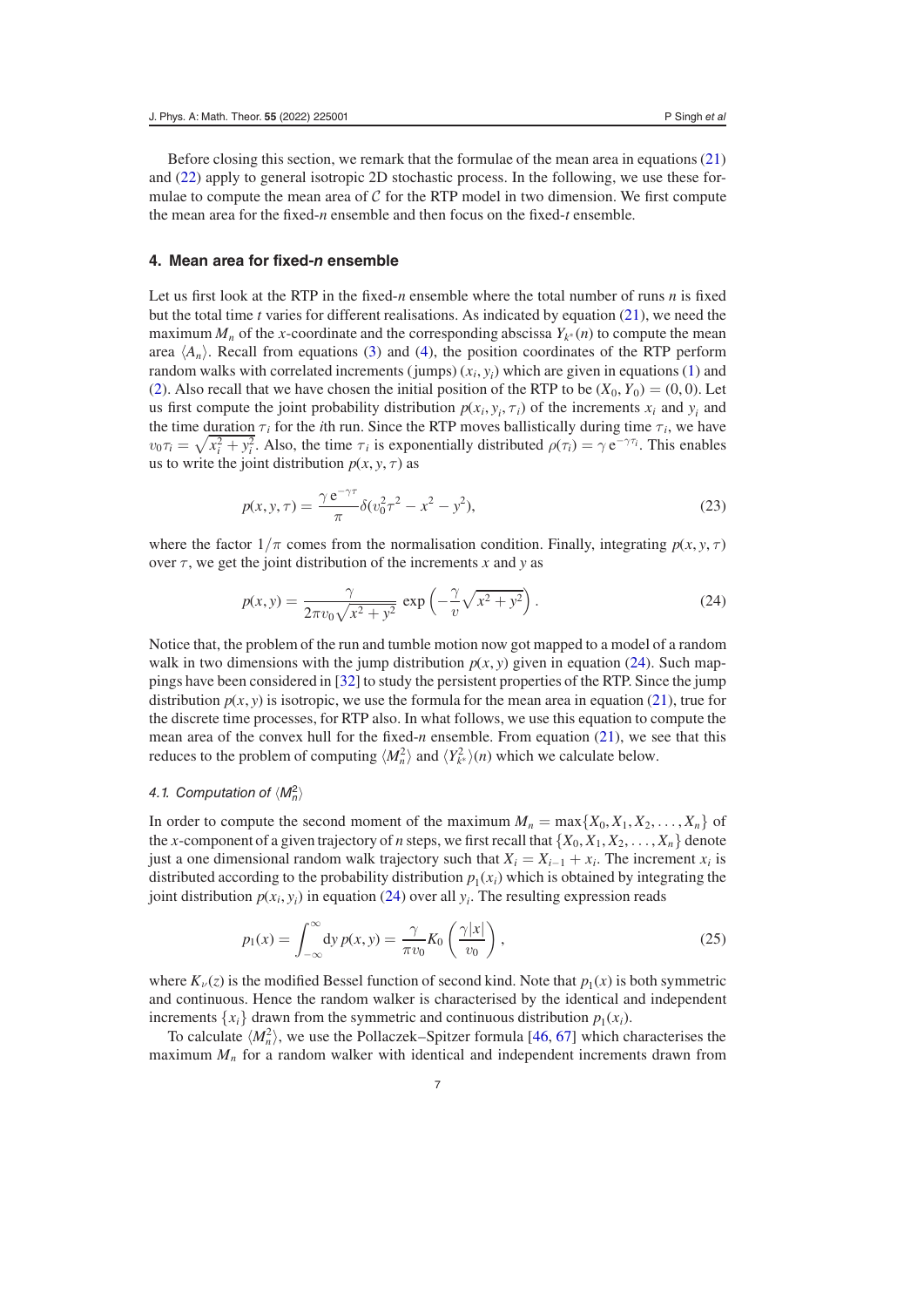the symmetric and continuous distribution. If  $Q_n(M) = \text{Prob}[M_n \leq M]$  denotes the cumulative probability of  $M_n$ , then according to the Pollaczek–Spitzer formula,  $Q_n(M)$  satisfies [\[54,](#page-23-25) [68\]](#page-23-36):

<span id="page-7-0"></span>
$$
\sum_{n=0}^{\infty} z^n \langle e^{-\lambda M_n} \rangle = \sum_{n=0}^{\infty} z^n \int_0^{\infty} dM \, e^{-\lambda M} Q'_n(M) = \frac{\phi(z, \lambda)}{\sqrt{1 - z}},\tag{26}
$$

where  $0 \le z \le 1$  and  $\lambda \ge 0$  and the function  $\phi(z, \lambda)$  is defined as

$$
\phi(z,\lambda) = \exp\left(-\frac{\lambda}{\pi} \int_0^\infty d\xi \frac{\ln(1 - z\hat{p}_1(\xi))}{\lambda^2 + k^2}\right),\tag{27}
$$

with  $\hat{p}_1(\xi)$  being the Fourier transform of  $p_1(x)$  and is given by

$$
\hat{p}_1(\xi) = \int_{-\infty}^{\infty} dx \, e^{i\xi x} p_1(x) = \frac{1}{\sqrt{1 + \xi^2 \sigma^2}}.
$$
\n(28)

We have inserted  $p_1(x)$  from equation [\(25\)](#page-6-2) in writing  $\hat{p}_1(\xi)$  and defined  $\sigma = \frac{v_0}{\gamma}$ . One can suit-ably use equation [\(26\)](#page-7-0) to compute all moments of  $M_n$ . By expanding equation (26) in  $\lambda$ , one finds that the generating functions of the first two moments are given by [\[54,](#page-23-25) [69\]](#page-23-37)

<span id="page-7-1"></span>
$$
h^{(1)}(z) = \sum_{n=0}^{\infty} z^n \langle M_n \rangle = \frac{1}{\pi (1-z)} \int_0^{\infty} \frac{d\xi}{\xi^2} \ln \left( \frac{1-z\hat{p}_1(\xi)}{1-z} \right),\tag{29}
$$

<span id="page-7-6"></span>
$$
h^{(2)}(z) = \sum_{n=0}^{\infty} z^n \langle M_n^2 \rangle = (1-z) \left[ h^{(1)}(z) \right]^2 + \frac{\sigma^2 z}{2(1-z)^2}.
$$
 (30)

By appropriately differentiating  $h^{(2)}(z)$  with respect to *z*, it is straightforward to show that the second moment  $\langle M_n^2 \rangle$  can be expressed completely in terms of the first moment  $\langle M_n \rangle$  as

<span id="page-7-4"></span>
$$
\langle M_n^2 \rangle = \sum_{m=1}^{n-1} \langle M_m \rangle \left[ \langle M_{n-m} \rangle - \langle M_{n-m-1} \rangle \right] + \frac{n \sigma^2}{2}.
$$
 (31)

Expanding the right-hand side of equation [\(29\)](#page-7-1) one can in principle compute  $\langle M_n \rangle$ . Using Kac's formula [\[45\]](#page-23-19) for the mean maximum displacement, it was recently computed explicitly in [\[65\]](#page-23-31) to be

<span id="page-7-2"></span>
$$
\langle M_n \rangle = \frac{\sigma}{2\sqrt{\pi}} \sum_{j=1}^n \frac{\Gamma\left(\frac{j+1}{2}\right)}{\Gamma\left(\frac{j+2}{2}\right)}.
$$
\n(32)

Using this expression, we get

<span id="page-7-3"></span>
$$
\langle M_{n-m} \rangle - \langle M_{n-m-1} \rangle = \frac{\sigma}{2\sqrt{\pi}} \frac{\Gamma\left(\frac{n-m+1}{2}\right)}{\Gamma\left(\frac{n-m+2}{2}\right)}, \quad n > 1.
$$
 (33)

Finally inserting equations [\(32\)](#page-7-2) and [\(33\)](#page-7-3) in the expression of  $\langle M_n^2 \rangle$  in equation [\(31\)](#page-7-4) we get

<span id="page-7-5"></span>
$$
\langle M_n^2 \rangle = \frac{v_0^2}{2\gamma^2} \left( \frac{S_n}{\pi} + n \right), \quad n > 1,
$$
\n(34)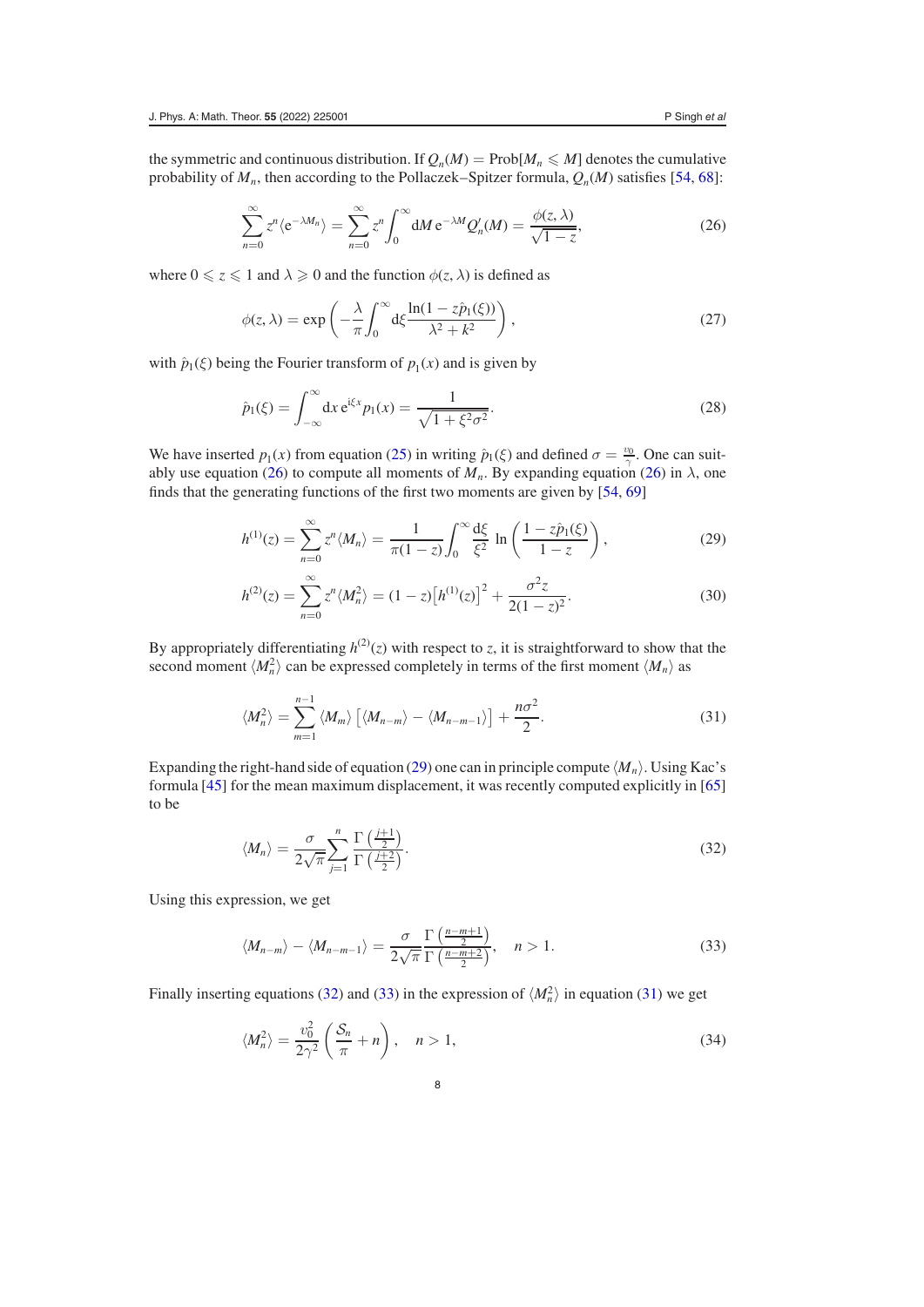where the quantity  $S_n$  is defined as

<span id="page-8-5"></span>
$$
S_n = \frac{\sqrt{\pi}}{\sigma} \sum_{m=1}^{n-1} \frac{\Gamma\left(\frac{n-m+1}{2}\right)}{\Gamma\left(\frac{n-m+2}{2}\right)} \langle M_m \rangle.
$$
 (35)

Inserting  $\langle M_m \rangle$  from equation [\(32\)](#page-7-2) in the above equation and simplifying, one gets the explicit expression of  $S_n$  given in equation [\(6\)](#page-3-3).

# <span id="page-8-4"></span>4.2. Computation of  $\langle Y^2_{k^*} \rangle$ (n)

We now compute the other term  $\langle Y_{k^*}^2 \rangle(n)$  in the expression of the mean area in equation [\(21\)](#page-5-4). To calculate this, we first compute the joint distribution  $\mathcal{P}(Y, k^*|n) = \text{Prob}[Y_{k^*} = Y, k^*|n]$  and then compute the second moment of the displacement  $Y_{k^*}$  of the particle along *y* direction at step *k*<sup>∗</sup> in which the particle reaches its maximum along the *x* direction in a walk of *n*-steps. It is possible to show that one can compute this joint distribution for a general 2D discrete time random walk where the position coordinates  $(X_i, Y_i)$  at *i*th step evolve, starting from  $X_0 = 0, Y_0 = 0$ , as  $X_i = X_{i-1} + x_i$  and  $Y_i = Y_{i-1} + y_i$  with the jump increments  $(x_i, y_i)$  at different steps drawn independently from the common distribution  $p(x, y)$ . Note that at a given step, the increments *x* and *y* can be correlated.

To proceed let us define marginal distribution of the *y*-increment

<span id="page-8-3"></span>
$$
p_2(y) = \int_{-\infty}^{\infty} dx \, p(x, y),\tag{36}
$$

and the marginal distribution of the *y*-coordinate  $Y_k$  of the walker at step  $k$ 

<span id="page-8-0"></span>
$$
P(Y,k) = \int_{-\infty}^{\infty} \int_{-\infty}^{\infty} \dots \int_{-\infty}^{\infty} dy_1 dy_2 \dots dy_k \delta\left(Y - \sum_{i=1}^k y_i\right) \prod_{i=1}^k p_2(y_i). \tag{37}
$$

Now consider any trajectory in two dimensions up to *n* steps. Let *k*<sup>∗</sup> denote the time at which the *x*-coordinate achieves its maximum  $M_n$  and  $Y_{k^*}$  denote the *y*-coordinate exactly at step  $k^*$ . Recall, we want to compute the joint distribution of  $Y_{k^*}$  and  $k^*$ , given the total number of steps *n*, i.e.,  $\mathcal{P}(Y, k^*|n)$ . We show that this joint distribution is given by

<span id="page-8-1"></span>
$$
\mathcal{P}(Y,k^*|n) = q_{k^*} q_{n-k^*} P(Y,k^*),
$$
\n(38)

where  $P(Y, k^*)$  is defined in equation [\(37\)](#page-8-0) and  $q_n = \binom{2n}{n} 2^{-2n}$  is the Sparre Andersen survival probability of a 1D random walk with arbitrary symmetric and continuous jump distribution [\[69,](#page-23-37) [70\]](#page-23-38).

To prove the claim in equation [\(38\)](#page-8-1), we start with the joint probability distribution for  $M_n = M$ ,  $Y_{k^*} = Y$  and  $k^*$  denoted by  $\mathscr{P}(M, Y, k^*|n)$ . This joint probability distribution of the *n*-step walk can be expressed as a multi-dimensional integral

<span id="page-8-2"></span>
$$
\mathscr{P}(M, Y, k^*|n) = \int d\vec{x} \, d\vec{y} \, Z_{k^*} \left(M, Y, \{x_i\}, \{y_i\}\right) \prod_{j=1}^n p(x_j, y_j),\tag{39}
$$

with  $\mathcal{Z}_{k^*}(M, Y, \{x_i\}, \{y_i\})$  defined as

$$
\mathcal{Z}_{k^*}(M, Y, \{x_i\}, \{y_i\}) = \left[\prod_{j \neq k^*, j=0}^n \Theta(M - X_j)\right] \delta(M - X_{k^*})\delta(Y - Y_{k^*}),\tag{40}
$$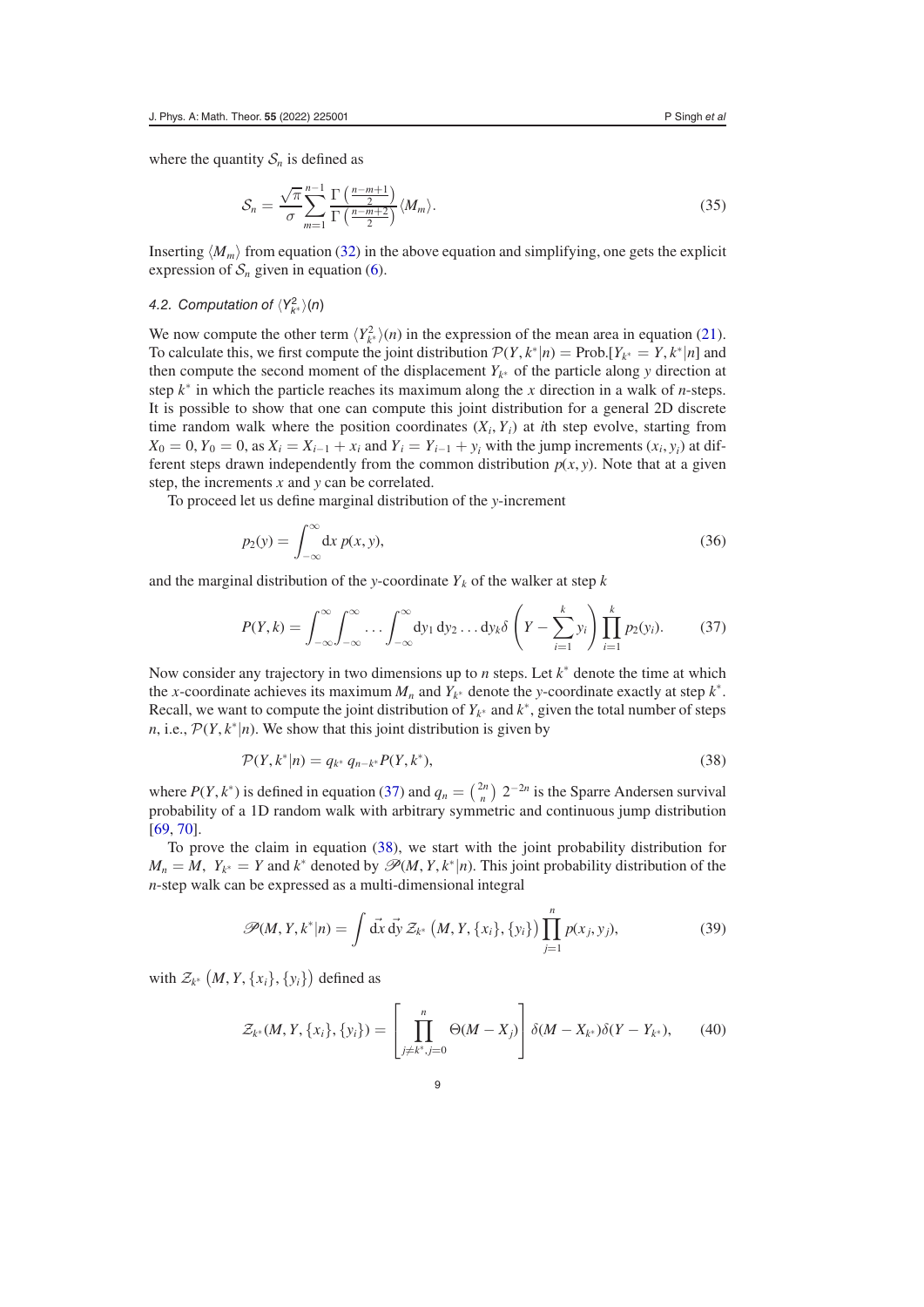where  $X_i = \sum_{j=1}^i x_j$  and  $Y_i = \sum_{j=1}^i y_j$  (recall we have chosen  $X_0 = Y_0 = 0$ ). Here  $\Theta(n)$  is the Heaviside theta function. The function  $\mathcal{Z}_{k^*}(M, Y, \{x_i\}, \{y_i\})$  ensures that  $X_{k^*} = M$  and  $Y_{k^*} = Y$  while all other  $\{X_i\}$  are smaller than *M*. Finally, we integrate over all  $\{x_i, y_i\}$ with appropriate joint distribution  $\prod_{i=1}^{n} p(x_i, y_i)$ . For simplicity, we have used the short-hand notation  $\vec{dx} = dx_1 dx_2 \dots dx_n$  and  $\vec{dy} = dy_1 dy_2 \dots dy_n$ .

Since we are interested in the joint distribution  $P(Y, k^*|n)$  of  $Y_{k^*} = Y$  and  $k^*$ , we integrate  $\mathscr{P}(M, Y, k^*|n)$  in equation [\(39\)](#page-8-2) over *M* i.e.

$$
\mathcal{P}(Y,k^*|n) = \int_0^\infty \mathrm{d}M \ \mathcal{P}(M,Y,k^*|n). \tag{41}
$$

To proceed further we take the Fourier transformation with respect to *Y*

<span id="page-9-3"></span>
$$
\bar{\mathcal{P}}\left(\xi, k^*|n\right) = \int_{-\infty}^{\infty} dY \, \mathrm{e}^{\mathrm{i}\xi Y} \int_0^{\infty} dM \, \mathcal{P}(M, Y, k^*|n),\tag{42}
$$

and perform some algebraic simplications in equation [\(39\)](#page-8-2). We relegate the details of the calculations to appendix [A](#page-18-0) and present only the final result here. The final expression reads

$$
\bar{\mathcal{P}}\left(\xi, k^*|n\right) = q_{k^*} q_{n-k^*} \left[\hat{p}_2(\xi)\right]^{k^*},\tag{43}
$$

<span id="page-9-0"></span>where  $\hat{p}_2(\xi)$  represents the Fourier transformation of the marginal distribution  $p_2(y)$  of *y*-increment (see equation [\(36\)](#page-8-3)) and is defined by

$$
\hat{p}_2(\xi) = \int_{-\infty}^{\infty} dy \, \mathrm{e}^{\mathrm{i}\xi y} p_2(y). \tag{44}
$$

The term  $q_n = \binom{2n}{n} 2^{-2n}$  in equation [\(43\)](#page-9-0), as mentioned earlier, is the survival probability of a random walker in one dimension starting from the origin and with jumps drawn independently from a symmetric and continuous distribution. Note that the term  $[\hat{p}_2(\xi)]^{k^*}$  in equation [\(43\)](#page-9-0) is actually the Fourier transform of the marginal distribution  $P(Y, k^*)$  of the *y*-coordinate at step *k*<sup>∗</sup> as can be easily seen from equation [\(37\)](#page-8-0). Hence, performing inverse Fourier transform on both sides of equation [\(43\)](#page-9-0) one arrives at the result in equation [\(38\)](#page-8-1). Notice that the expression of  $\mathcal{P}(Y, k^*|n)$  in equation [\(38\)](#page-8-1) appears naturally in the following form:

$$
\mathcal{P}(Y, k^*|n) = \text{Prob.}[Y_{k^*} = Y] \times \text{Prob.}[M_n \text{ occursatstep } k^* \text{ in } n - \text{stepwalk}]. \tag{45}
$$

This result is quite universal and holds true for any joint distribution  $p(x, y)$  as long as it is symmetric and continuous in *x*. This universality is a consequence of Sparre Andersen theorem [\[69,](#page-23-37) [70\]](#page-23-38). In addition if the joint distribution  $p(x, y)$  is such that  $\langle y^2 \rangle$  is finite, one finds

$$
\langle Y_{k^*}^2 \rangle(n) = \sum_{k^*=1}^n \langle Y_{k^*}^2 \rangle \times q_{k^*} q_{n-k^*}
$$
\n(46)

<span id="page-9-1"></span>
$$
= \sum_{k^*=1}^n \left\langle y^2 \right\rangle k^* q_{k^*} q_{n-k^*}
$$
\n
$$
(47)
$$

<span id="page-9-2"></span>
$$
=\langle y^2\rangle \frac{n}{2},\tag{48}
$$

where we have used  $q_k = 2^{-2k} \binom{2k}{k}$ . Note that this result is also universal.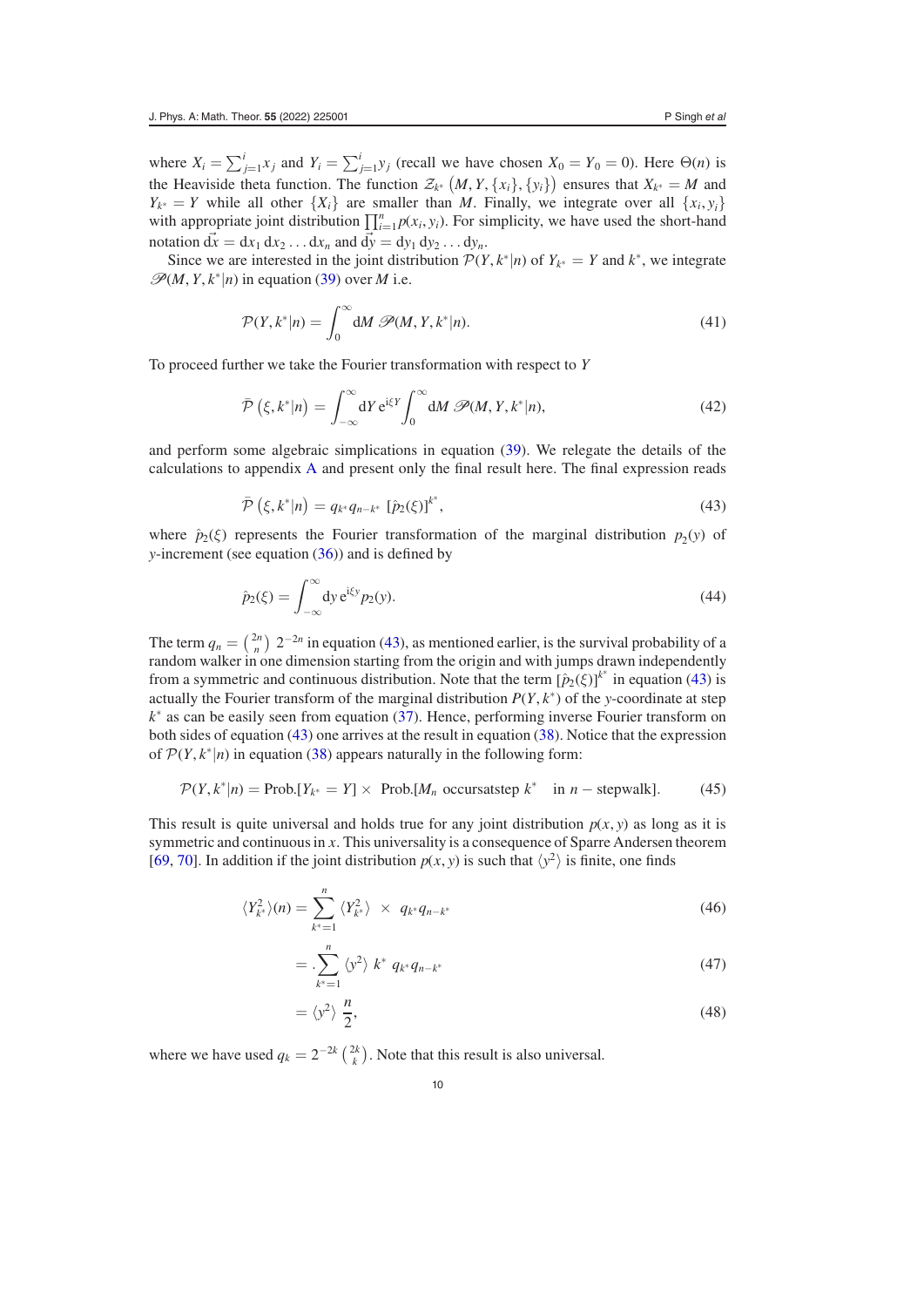<span id="page-10-0"></span>

**Figure 2.** Comparison of the mean area of the convex hull for a RTP in fixed-*n* ensemble (left) and fixed-*t* ensemble (right) with the numerical simulations in the log–log scale. The corresponding analytic expressions are given in equations [\(5\)](#page-3-0) and [\(8\)](#page-4-1) respectively. For both panels, we have chosen  $v_0 = 1$ ,  $\gamma = 1.5$ .

Recall, in this paper, we are interested to compute  $\langle Y^2_{k^*} \rangle(n)$  for the RTP in which case the joint distribution  $p(x, y)$  is given in equation [\(24\)](#page-6-1). For this distribution one has

$$
p_2(y) = \frac{\gamma}{\pi v_0} K_0 \left( \frac{\gamma |y|}{v_0} \right),\tag{49}
$$

with  $\langle y^2 \rangle = \frac{v_0^2}{\gamma^2}$  which gives

<span id="page-10-1"></span>
$$
\langle Y_{k^*}^2 \rangle(n) = \frac{v_0^2}{2\gamma^2}n. \tag{50}
$$

#### 4.3. Mean area  $\langle A_n \rangle$

Substituting  $\langle Y^2_{k^*} \rangle(n)$  from equation [\(50\)](#page-10-1) along with  $\langle M^2_n \rangle$  from equation [\(34\)](#page-7-5) in the expression of  $\langle A_n \rangle$  in equation [\(21\)](#page-5-4), we obtain the mean area of the convex hull for a 2D isotropic run and tumble motion in the fixed-*n* ensemble as quoted in equation [\(5\)](#page-3-0). For large *n*, we find  $S_n \simeq \pi n$ (see appendix [B](#page-20-0) for proof) which yields the asymptotic form of  $\langle A_n \rangle$  in equation [\(5\)](#page-3-0) as

<span id="page-10-2"></span>
$$
\langle A_n \rangle \simeq \frac{n\pi}{2} \sigma^2, \quad \text{as } n \to \infty. \tag{51}
$$

This matches with the mean area of the convex hull of a discrete two dimensional random walk of *n* steps for any jump distribution with a finite variance  $\sigma^2$  $\sigma^2$  [\[54\]](#page-23-25). In figure 2 (left panel), we have compared our analytic result of  $\langle A_n \rangle$  in equation [\(5\)](#page-3-0) with the simulation results. We observe an excellent agreement between them. A summary of the numerical scheme adopted to construct the convex hull is provided in appendix [C.](#page-21-0)

To compare the mean area for different parameters, we rescale  $\langle A_n \rangle$  in equation [\(5\)](#page-3-0) with σ<sup>2</sup> where  $σ = v_0/γ$ . Moreover, from equation [\(51\)](#page-10-2), we see that  $\langle A_n \rangle$  scales linearly with *n* for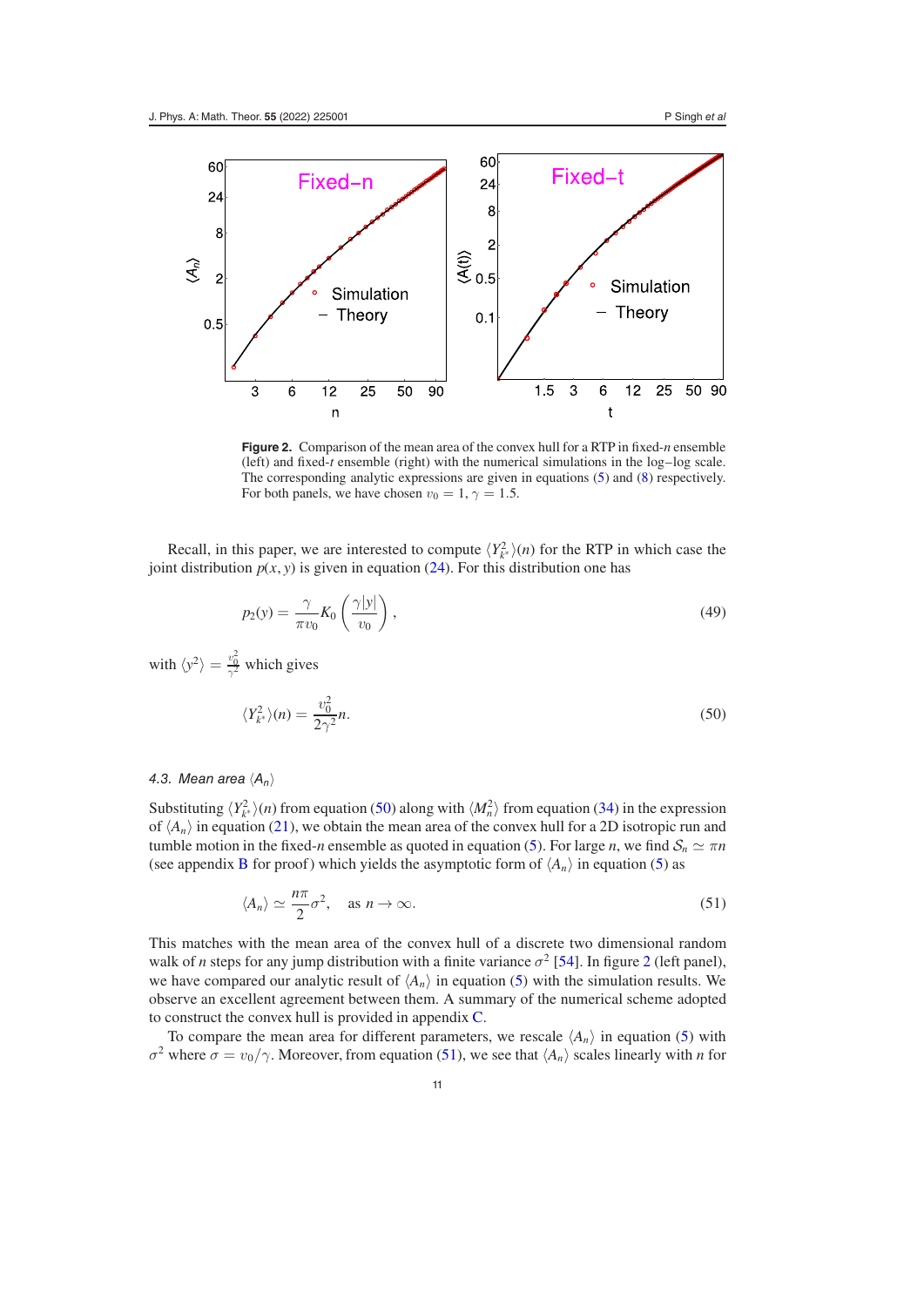<span id="page-11-1"></span>

**Figure 3.** Comparison of the mean area for fixed-*n* (left) and fixed-*t* (right) ensembles with the numerical simulations. For fixed-*n* ensemble (left), we have denoted  $\alpha_n = 2\langle A_n \rangle / n\pi\sigma^2$  with  $\sigma = v_0/\gamma$  and  $\langle A_n \rangle$  given in equation [\(5\)](#page-3-0). On the other hand, for fixed-*t* ensemble (right), we have introduced the notation  $\alpha(t) = 2\langle A(t) \rangle / \pi \gamma t \sigma^2$  with  $\langle A(t) \rangle$  given in equation [\(8\)](#page-4-1). For both panels, we have used  $v_0 = 1$ .

 $n \gg 1$ . Therefore, we also rescale  $\langle A_n \rangle$  with *n* to remove the asymptotic growth with respect to *n* for proper visualisation. Defining

<span id="page-11-2"></span>
$$
\alpha_n = \frac{2 \langle A_n \rangle}{n \pi \sigma^2},\tag{52}
$$

one expects  $\alpha_n$  to be independent of  $v_0$  and  $\gamma$  via equation [\(5\)](#page-3-0). Also,  $\alpha_n$  should saturate to the value 1 for  $n \to \infty$ . Indeed, in figure [3](#page-11-1) (left panel), we observe that  $\alpha_n$  is identical for two different values of  $\gamma$ , namely  $\gamma = 1$  and  $\gamma = 0.5$ . Moreover, it approaches the value  $\alpha_n \to 1$ as we go to higher values of *n*. This comparison of  $\alpha_n$  for two different values of  $\gamma$  provides another verification of  $\langle A_n \rangle$  in equation [\(5\)](#page-3-0).

#### <span id="page-11-0"></span>**5. Fixed-***t* **ensemble**

The previous section dealt with the mean area of the convex hull for a RTP in the fixed-*n* ensemble. We now consider the mean area in the fixed-*t* ensemble where the observation time *t* is fixed but the number of runs *n* varies from sample to sample. For this case also, we show that the run and tumble model can be suitably mapped to a random walker in two dimensions which is then used to calculate exactly the mean area  $\langle A(t) \rangle$  via equation [\(22\)](#page-5-5). To begin with, let us consider a realisation of the RTP with *n* runs where the *i*th run lasts for time  $\tau_i$  with position increments  $x_i$  and  $y_i$ . Since at the end of each run except the *n*th one, the RTP encounters a tumbling, the times  $\{\tau_i\}$ for  $1 \leq i \leq (n-1)$  are all drawn independently from the exponential distribution  $\rho(\tau_i) = \gamma e^{-\gamma \tau_i}$ . Therefore the joint distribution  $p(x_i, y_i, \tau_i)$  with  $1 \leq i \leq (n-1)$  is given by equation [\(23\)](#page-6-3). On the other hand, during the last interval  $\tau_n$ , the RTP does not encounter any tumble: the probability of which is e<sup>−γτ<sub>*n*</sub></sup>. Hence, the corresponding joint distribution is

$$
p_{\text{last}}(x_n, y_n, \tau_n) = \frac{e^{-\gamma \tau_n}}{\pi} \delta(v_0^2 \tau_n^2 - x_n^2 - y_n^2) = \frac{1}{\gamma} p(x_n, y_n, \tau_n), \tag{53}
$$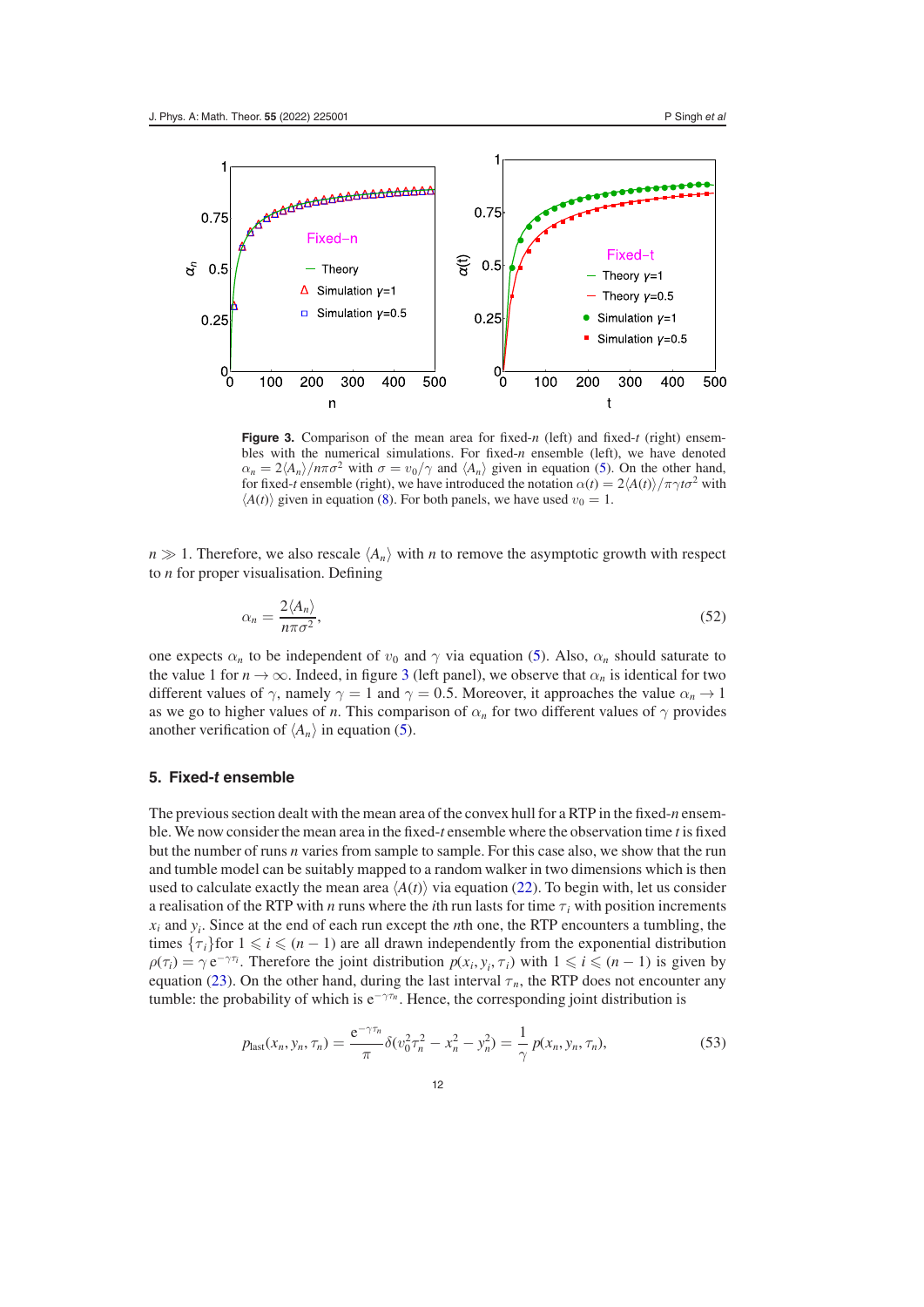where  $p(x_n, y_n, \tau_n)$  is given by equation [\(23\)](#page-6-3). We emphasise that unlike in the fixed-*n* case, here the runs are correlated due to the constraint of fixed *t*. To see this more clearly, we write the grand joint distribution of  $\{x_i\}$ ,  $\{y_i\}$  and *n* below:

$$
P(\{x_i\}, \{y_i\}, n|t) = \int_0^t d\tau_1 \int_0^t d\tau_2 \dots \int_0^t d\tau_n \frac{1}{\gamma} \left[ \prod_{i=1}^n p(x_i, y_i, \tau_i) \right] \delta \left( \sum_{i=1}^n \tau_i - t \right). \tag{54}
$$

To get rid of the  $\delta$ -function, we take the Laplace transformation with respect to  $t \rightarrow s$ )

$$
\int_0^\infty dt \, e^{-st} P\left(\{x_i\}, \{y_i\}, n | t\right) = \frac{1}{\gamma} \left[ \prod_{i=1}^n \frac{\gamma \exp\left(-\frac{(\gamma+s)}{v} \sqrt{x_i^2 + y_i^2}\right)}{2\pi v_0 \sqrt{x_i^2 + y_i^2}} \right],\tag{55}
$$

which we rewrite as

$$
\int_0^\infty dt \, \mathrm{e}^{-st} P\left(\{x_i\}, \{y_i\}, n|t\right) = \frac{1}{\gamma} \left(\frac{\gamma}{\gamma + s}\right)^n \left[\prod_{i=1}^n g_s(x_i, y_i)\right],\tag{56}
$$

<span id="page-12-2"></span><span id="page-12-1"></span><span id="page-12-0"></span>with 
$$
g_s(x, y) = \frac{(\gamma + s) \exp\left(-\frac{(\gamma + s)}{v} \sqrt{x_i^2 + y_i^2}\right)}{2\pi v_0 \sqrt{x^2 + y^2}}
$$
. (57)

Finally, inverting the Laplace transform in equation [\(56\)](#page-12-0), the grand joint distribution  $P(\lbrace x_i \rbrace, \lbrace y_i \rbrace, n | t)$  can be formally written as

$$
P\left(\{x_i\}, \{y_i\}, n | t\right) = \int_{\Gamma} \frac{ds}{2\pi i} e^{st} \frac{1}{\gamma} \left(\frac{\gamma}{\gamma + s}\right)^n \left[\prod_{i=1}^n g_s(x_i, y_i)\right],\tag{58}
$$

where Γ is the Bromwich contour in the complex *s* plane. Like in the fixed-*n* ensemble, here also, we find that the jump distributions in equation [\(58\)](#page-12-1), although correlated, are isotropic which enables us to use the Cauchy's formula for the mean area in equation [\(22\)](#page-5-5). For this, we first note that the function  $g_s(x, y)$  given in equation [\(57\)](#page-12-2) can be interpreted as a probability distribution as it is positive over full  $(x, y)$  plane and normalised to unity. As a result the term inside the square bracket in the integrand of the equation [\(58\)](#page-12-1) can be interpreted as the joint distribution of the increments  $x_i$  and  $y_i$  of a random walker in two dimension in steps  $i = 1, 2, \ldots, n$ . In the context of RTP such mapping to random walk problem was observed earlier [\[35,](#page-23-11) [65\]](#page-23-31) and exploited to study the survival probability in higher dimension [\[35\]](#page-23-11). In this paper we follow a similar calculation using this mapping and compute the mean area  $\langle A(t) \rangle$ of the convex hull by employing the formula in equation [\(22\)](#page-5-5). As seen in this formula, we then need to calculate  $\langle M^2(t) \rangle$  and  $\langle Y(t_m)^2 \rangle(t)$ . In the following, we use the joint distribution  $P\left({x_i}, {y_i}, n|t\right)$  in equation [\(58\)](#page-12-1) to calculate these two quantities explicitly.

## 5.1. Computation of  $\langle M^2(t) \rangle$

Let us begin with the computation of  $\langle M^2(t) \rangle$  where  $M(t)$  is the maximum of the *x*-coordinate of the RTP up to observation time *t*. For this, we need to compute the statistics of the maximum of a 1D random walker for fixed *t* with *n* jumps in the *x*-coordinate:  $\{x_i\}$  for  $i = 1, 2, ..., n$ . The joint distribution of the increments  $\{x_i\}$  can be obtained by integrating  $P\left(\{x_i\}, \{y_i\}, n|t\right)$ in equation [\(58\)](#page-12-1) over all  $\{y_i\}$  as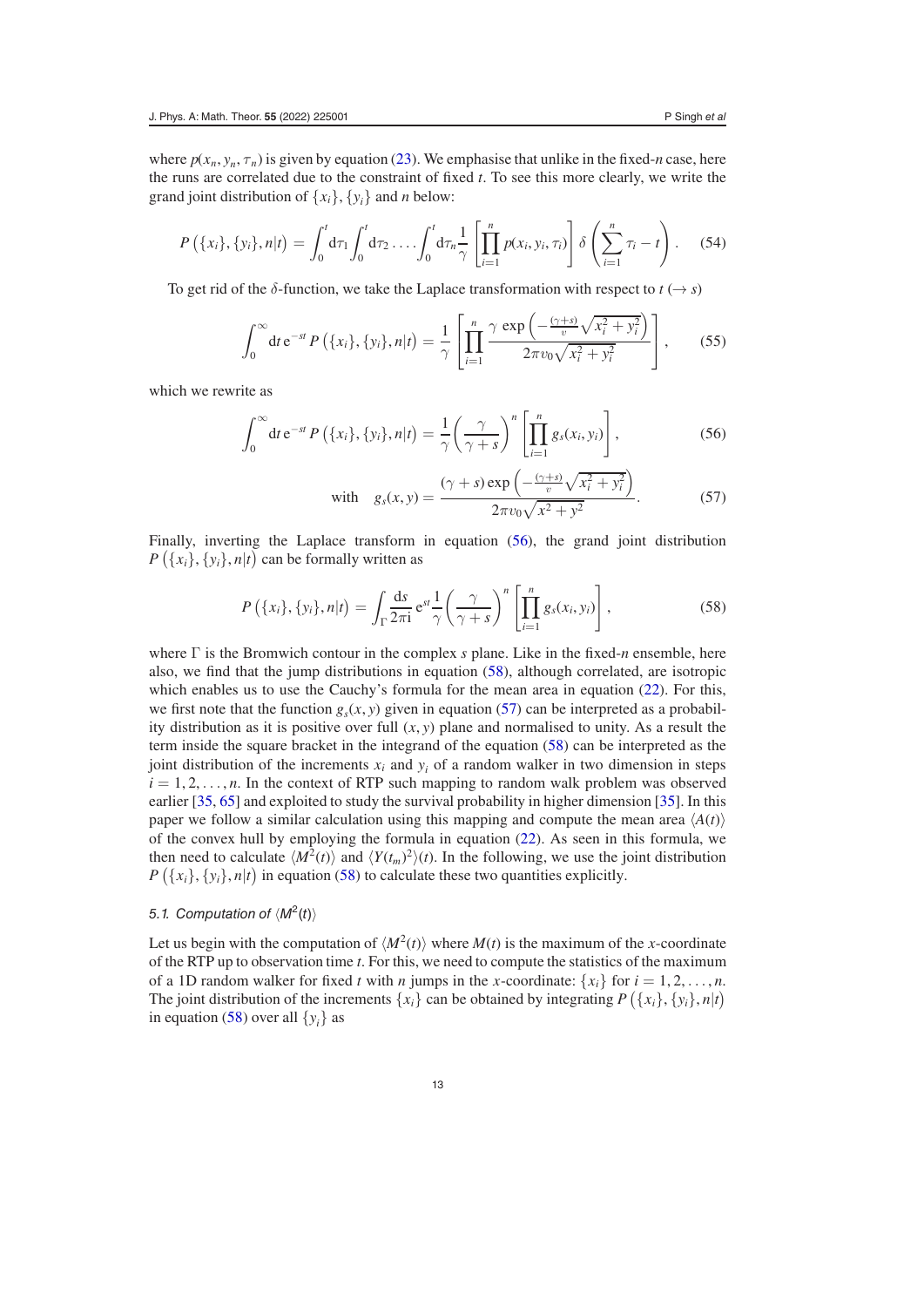$$
P_{x}\left(\{x_{i}\},n|t\right)=\int_{-\infty}^{\infty}dy_{1} dy_{2}...dy_{n} P\left(\{x_{i}\},\{y_{i}\},n|t\right), \qquad (59)
$$

<span id="page-13-0"></span>
$$
= \int_{\Gamma} \frac{ds}{2\pi i} e^{st} \frac{1}{\gamma} \left( \frac{\gamma}{\gamma + s} \right)^n \left[ \prod_{i=1}^n g_s(x_i) \right], \tag{60}
$$

with 
$$
g_s(x) = \int_{-\infty}^{\infty} dy \, g_s(x, y) = \frac{(\gamma + s)}{\pi v_0} K_0 \left( \frac{(\gamma + s)|x|}{v_0} \right).
$$
 (61)

Using this expression of  $P_x(\lbrace x_i \rbrace, n | t)$ , we now proceed to calculate the statistics of the maximum *M*(*t*). To this end, we define  $Q(M, n|t)$  as the probability that  $X_i < M$  for  $1 \leq i \leq n$ , where  $X_i = \sum_{j=1}^i x_j$ . It is easy to realise that  $Q(M, n|t)$  is actually the survival probability that the walker with *n* steps up to time *t* has not crossed  $X = M$ . Formally, this is given as

$$
Q(M,n|t)=\int_{-\infty}^{\infty}dx_1\ldots\int_{-\infty}^{\infty}dx_n \text{ Prob.}\left[X_1\lt M,X_2\lt M,\ldots,X_n\lt M,n|t\right],\qquad (62)
$$

$$
= \int_{-\infty}^{\infty} dx_1 \ldots \int_{-\infty}^{\infty} dx_n \Theta(M - X_1) \ldots \Theta(M - X_n) P_x \left( \{x_i\}, n \middle| t \right). \tag{63}
$$

Note that  $Q(M, n|t)$  is also the probability that the maximum displacement of the 1D random walk with *n* steps up to time *t* is less than or equal to *M*. Differentiating  $Q(M, n|t)$  with *M* gives the joint probability distribution for *M* and *n* which can then be used to calculate  $\langle M^2(t) \rangle$ . The formal expression of  $\langle M^2(t) \rangle$  reads

$$
\langle M^2(t) \rangle = \sum_{n=1}^{\infty} \int_0^{\infty} dM \, M^2 \partial_M Q(M, n|t), \tag{64}
$$

<span id="page-13-3"></span><span id="page-13-1"></span>
$$
= \int_{\Gamma} \frac{\mathrm{d}s}{2\pi \mathrm{i}} \,\mathrm{e}^{st} \,\frac{1}{\gamma} \left(\frac{\gamma}{\gamma + s}\right)^n \langle M_s^2(n) \rangle,\tag{65}
$$

where  $\langle M_s^2(n) \rangle$  is

$$
\langle M_s^2(n) \rangle = \int_0^\infty \mathrm{d}M \, M^2 \partial_M Q_s(M, n), \quad \text{with} \tag{66}
$$

$$
Q_s(M,n) = \int_{-\infty}^{\infty} dx_1 \ldots \int_{-\infty}^{\infty} dx_n \, \Theta(M-X_1) \ldots \Theta(M-X_n) \left[ \prod_{i=1}^n g_s(x_i) \right]. \tag{67}
$$

Here  $\int_{-\infty}^{\infty} dx g_s(x) = 1$  which can be verified easily from equation [\(61\)](#page-13-0). Hence  $Q_s(M, n)$  can be deciphered as the cumulative distribution that the maximum is less than *M* up to *n* steps for an auxilliary 1D random walk with identical and independent jumps which follow the symmetric and continuous distribution  $g_s(x)$  given in equation [\(61\)](#page-13-0). Consequently,  $\langle M_s^2(n) \rangle$  is the second moment of the maximum  $M_s(n)$  of the auxillary random walk which can be calculated using the Pollaczek Spitzer formulae in equations [\(29\)](#page-7-1) and [\(30\)](#page-7-6) as done for the fixed-*n* ensemble. To avoid repetition, we present the details of this calculation in appendix [D](#page-21-1) and write only the final expression of  $\langle M_s^2(n) \rangle$  here which reads

<span id="page-13-2"></span>
$$
\langle M_s^2(n)\rangle = \frac{v_0^2}{2(\gamma + s)^2} \left(\frac{S_n}{\pi} + n\right),\tag{68}
$$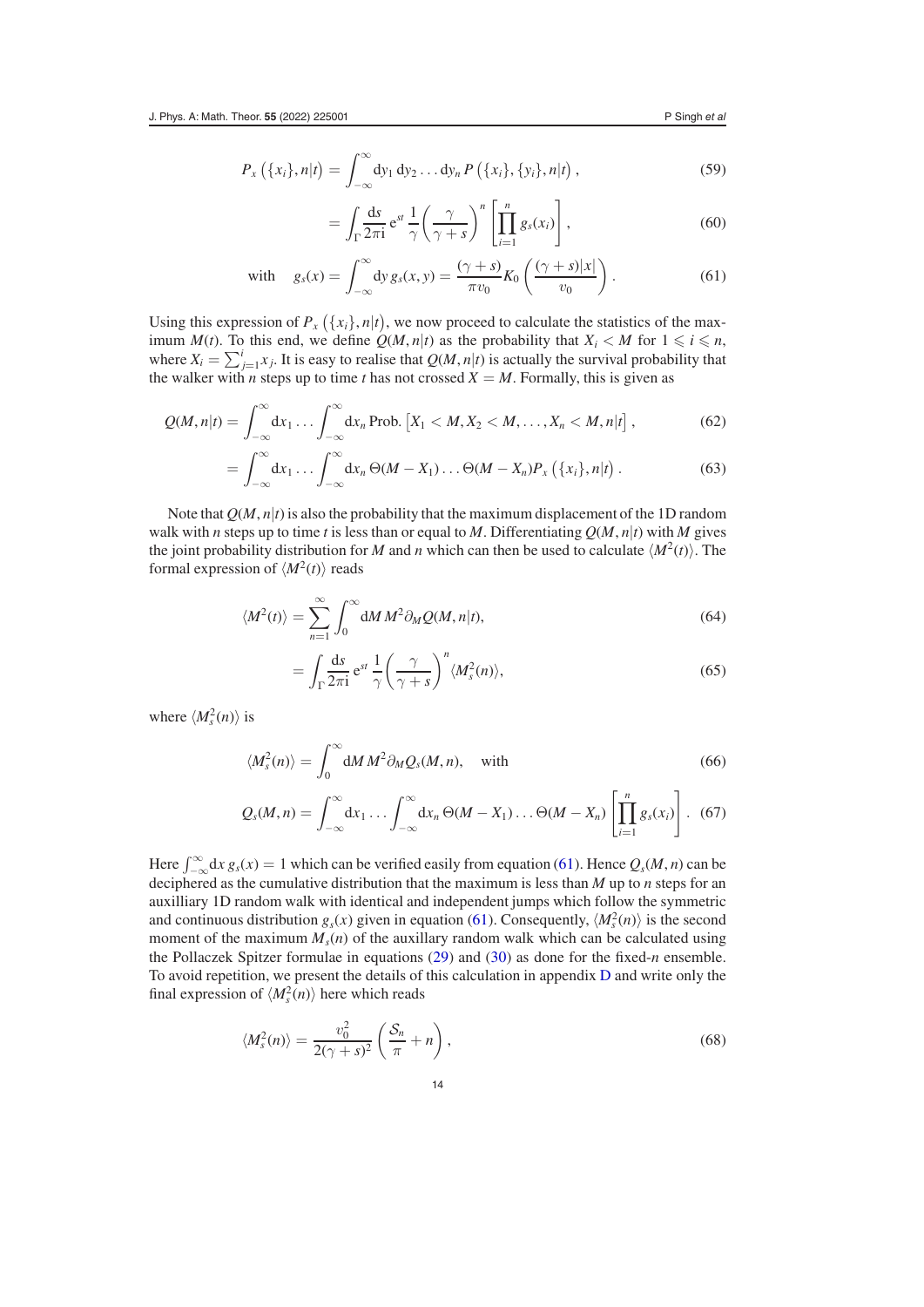where  $S_n$  is given in equation [\(6\)](#page-3-3). Substituting  $\langle M_s^2(n) \rangle$  in the expression of  $\langle M_s^2(t) \rangle$  in equation [\(65\)](#page-13-1) and performing the inverse Laplace transformation gives

<span id="page-14-2"></span>
$$
\langle M^2(t) \rangle = \frac{v_0^2}{2\gamma^2} \left[ e^{-\gamma t} - 1 + \gamma t + \frac{e^{-\gamma t}}{\pi} \sum_{n=1}^{\infty} \frac{S_n}{\Gamma(n+2)} (\gamma t)^{n+1} \right].
$$
 (69)

## 5.2. Computation of  $\langle Y(t_m)^2\rangle(t)$

We next calculate  $\langle Y(t_m)^2 \rangle(t)$  for the mean area  $\langle A(t) \rangle$  in equation [\(22\)](#page-5-5). Recall that  $Y(t_m|t)$  is the *y*-coordinate of the RTP at time  $t_m$  when the maximum  $M(t)$  of the *x*-coordinate is attained in a trajectory of duration *t*. To calculate  $\langle Y(t_m)^2 \rangle(t)$ , we first notice that the maximum in the *x*-direction occurs at the end of some complete jump step, say *k*<sup>∗</sup> which is a function of the total number of jumps *n* occurring in time *t*. Of course the number of jumps *n* is a random quantity and consequently so is *k*<sup>∗</sup> as they change from realisation to realisation and also they are functions of *t*. Hence denoting the time at the end of step  $k^*$  by  $t_m$ , we can write *Y*(*t<sub>m</sub>*) =  $\sum_{i=1}^{k^*} y_i$ .

We start with the grand joint distribution  $P({x_i}, {y_i}, n|t)$  given in equation [\(58\)](#page-12-1). As we have mentioned earlier, the term  $\prod_{i=1}^{n} g_s(x_i, y_i)$  inside the square bracket on the right-hand side of this equation can be interpreted as the joint probability distribution of the jumps  $x_i$  and  $y_i$  for  $i = 1, 2, \ldots, n$  of a random walk in two dimension of *n* steps. Once again we emphasise that  $g<sub>s</sub>(x, y)$ , given explicitly in equation [\(57\)](#page-12-2), can be interpreted as an effective joint distribution of elementary jumps along *x* and *y* directions, similar to  $p(x, y)$  as considered earlier in section [4](#page-6-0) except now it is parametrised by *s*. As a result we see that for a given trajectory of duration  $\prod_{i=1}^{n} g_s(x_i, y_i)$ . Hence, if the maximum displacement in the *x*-direction occurs at step  $k^*$  of a *<sup>t</sup>* containing *<sup>n</sup>* jump steps there is a trajectory of *<sup>n</sup>* jumps generated by the joint distribution *<sup>n</sup>* trajectory of duration *t* containing *n* jump steps, then in the auxiliary random walk problem generated by  $g_s(x, y)$  the maximum displacement along *x*-direction occurs at the same step  $k^*$ . Moreover the displacements  $X_i$  and  $Y_i$  (starting from the origin) along x and y-directions at *i*th step are exactly same for  $i = 1, 2, \ldots, n$ . Hence, we have

<span id="page-14-1"></span>
$$
\langle Y(t_m)^2 \rangle(t) = \int_{\Gamma} \frac{\mathrm{d}s}{2\pi i} \mathrm{e}^{st} \frac{1}{\gamma} \sum_{n=1}^{\infty} \left( \frac{\gamma}{\gamma + s} \right)^n \langle Y_{k^*}^2 \rangle_s(n), \tag{70}
$$

where  $\langle Y_{k^*}^2 \rangle_s(n)$  should be computed following the procedure given in section [4.2](#page-8-4) with only difference being the joint distribution  $p(x, y)$  is replaced by  $g_s(x, y)$  which is given in equation [\(57\)](#page-12-2). That is why we now have a subscript *s* in the notation of  $\langle Y^2_{k^*} \rangle_s(n)$ . Executing the computation steps from equations [\(46\)](#page-9-1)–[\(48\)](#page-9-2) with  $g<sub>s</sub>(x, y)$  we get

<span id="page-14-0"></span>
$$
\langle Y_{k^*}^2 \rangle_s(n) = \frac{v_0^2}{(\gamma + s)^2} \frac{n}{2},\tag{71}
$$

where we have used  $\langle y^2 \rangle_{g_s} = \int_{-\infty}^{\infty} dx \int_{-\infty}^{\infty} dy y^2 g_s(x, y) = \frac{v_0^2}{(\gamma + s)^2}$ . Inserting the above expression from equation [\(71\)](#page-14-0) in equation [\(70\)](#page-14-1) and carrying out the sum over *n* we get

$$
\langle Y(t_m)^2 \rangle(t) = \frac{v_0^2}{2} \int_{\Gamma} \frac{\mathrm{d}s}{2\pi i} \frac{\mathrm{e}^{st}}{s^2(\gamma + s)},\tag{72}
$$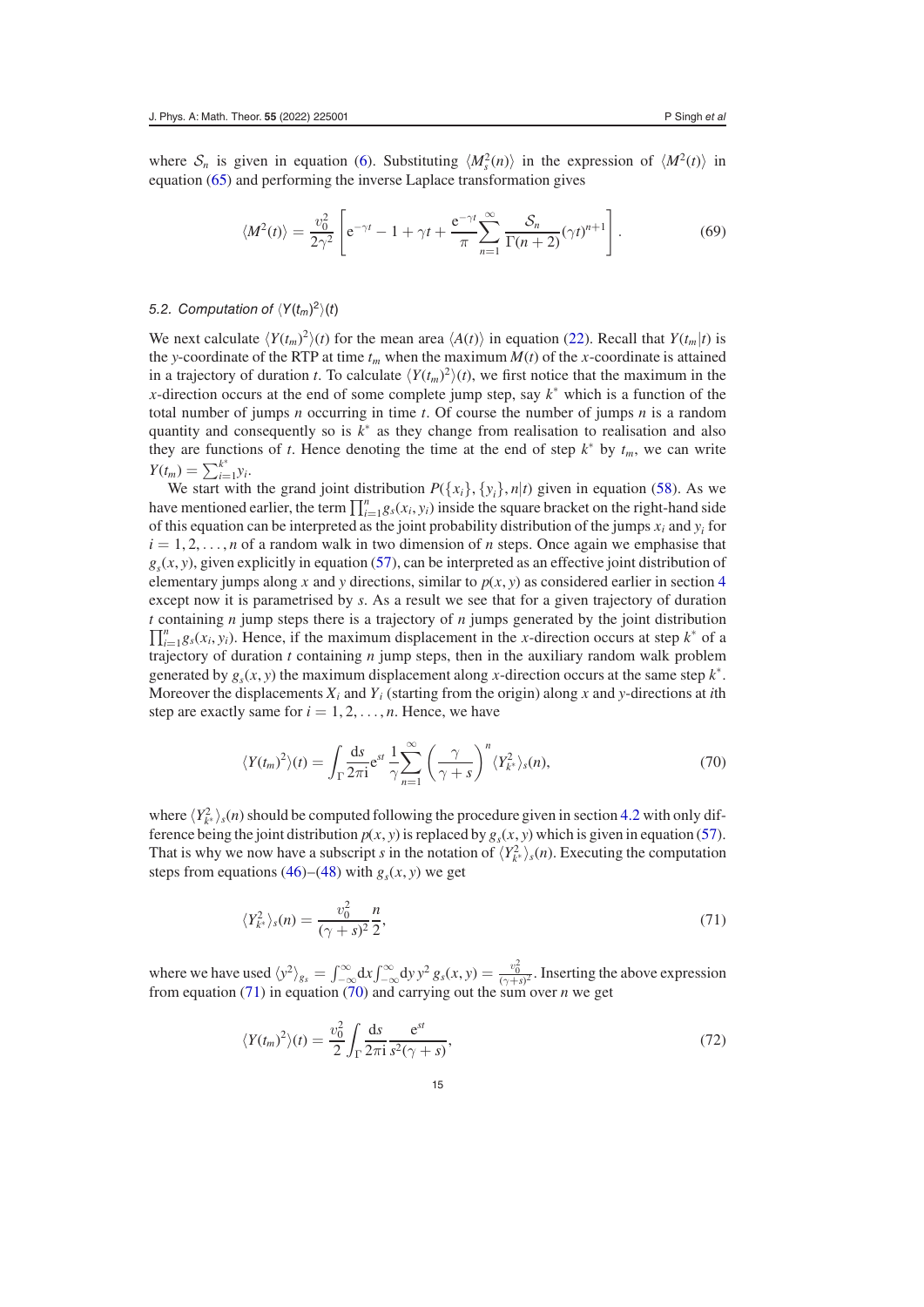which upon performing inverse Laplace transformation with respect to *s* gives the final expression

<span id="page-15-0"></span>
$$
\langle Y(t_m)^2 \rangle(t) = \frac{v_0^2}{2\gamma^2} \left( \gamma t - 1 + e^{-\gamma t} \right). \tag{73}
$$

#### 5.3. Mean area for fixed-t ensemble

The expressions of  $\langle M^2(t) \rangle$  and  $\langle Y(t_m)^2 \rangle(t)$  in equations [\(69\)](#page-14-2) and [\(73\)](#page-15-0) respectively guide us to write the mean area  $\langle A(t) \rangle$  via equation [\(22\)](#page-5-5). Inserting these forms explicitly, it is straightforward to show that  $\langle A(t) \rangle$  indeed possesses the scaling form of equation [\(8\)](#page-4-1) with the scaling function  $\mathcal{J}(w)$  given in equation [\(9\)](#page-4-2). In figure [2](#page-10-0) (right panel), we have plotted  $\langle A(t) \rangle$  and compared it against the numerical simulations. We observe an excellent agreement.

To get the Brownian limit of the expression of  $\langle A(t) \rangle$  in equation [\(8\)](#page-4-1), we look at the asymptotic behaviours of the scaling function  $\mathcal{J}(w)$  which read

$$
\mathcal{J}(w) \simeq \frac{w^3}{3\pi} + O(w^4), \quad \text{as } w \to 0,
$$
\n(74)

$$
\simeq \pi w + O(\sqrt{w}), \quad \text{as } w \to \infty. \tag{75}
$$

Inserting these forms in equation [\(8\)](#page-4-1), we find that  $\langle A(t) \rangle$  exhibits a crossover from  $\sim t^3$ scaling for  $t \ll \gamma^{-1}$  to ~*t* scaling for  $t \gg \gamma^{-1}$ :

$$
\langle A(t) \rangle \simeq \frac{\gamma v_0^2 t^3}{6\pi} + O(t^4), \quad \text{for } t \ll \gamma^{-1}
$$
 (76)

<span id="page-15-3"></span><span id="page-15-2"></span><span id="page-15-1"></span>
$$
\simeq \frac{\pi v_0^2}{2\gamma} t + O(\sqrt{t}), \quad \text{for } t \gg \gamma^{-1}.
$$
 (77)

For  $t \gg \gamma^{-1}$ , we recover the result for Brownian motion with effective diffusion constant  $D = v_0^2/2\gamma$ . The large-*t* behaviour of  $\langle A(t) \rangle$  in equation [\(77\)](#page-15-1) can also be understood from the large-*n* behaviour of  $\langle A_n \rangle$  in equation [\(5\)](#page-3-0). For large *t*, the number of tumbling events experienced by the particle typically scales with time as  $n \approx \gamma t$ . Plugging this in equation [\(5\)](#page-3-0) directly yields the asymptotic form in equation [\(13\)](#page-4-3). However, our study goes beyond this asymptotic behaviour and also gives the mean area for small and intermediate values of *t* and *n* where the effect of activity is strong. At small times  $t \ll \gamma^{-1}$ , the behaviour is remarkably different than that of the Brownian motion as illustrated by the ∼*t* <sup>3</sup> growth in equation [\(76\)](#page-15-2). To understand this cubic growth, we proceed as follows. Recall that the particle typically takes time  $\tau_{\text{tum}}$  of order  $\sim \gamma^{-1}$  to experience a tumble. However, the value of  $\tau_{\text{tum}}$  fluctuates from realisation to realisation. In fact, for some realisation, it can be quite smaller than  $\gamma^{-1}$  (the distribution of  $\tau_{\text{tum}}$  is  $p(\tau_{\text{tum}}) = \gamma e^{-\gamma \tau_{\text{tum}}}$  which is peaked at  $\tau_{\text{tum}} = 0$ ). The cubic growth of the mean area at smaller timescales arises essentially from those trajectories for which one also has  $\tau_{\text{tum}} \ll \gamma^{-1}$ . The minimum number of tumbling required to construct a convex hull is two up to time *t* (counting the starting point as a tumble). Then, the convex hull is essentially a triangle with two sides of length  $v_0\tau$  and  $v_0(t - \tau)$  and some angle  $\zeta$  between them. The area is given by  $A(t) = \left|\frac{v_0^2 \tau(t-\tau)\sin \zeta}{2}\right|$ . To calculate mean, we recall that  $\tau$  is drawn from the exponential distribution  $p(\tau) = \gamma e^{-\gamma \tau}$  and the angle  $\zeta$  is chosen uniformly from [0, 2 $\pi$ ]. Although at large times,  $\langle A(t) \rangle$  behaves identical to that of the Brownian motion, the short time behaviour is rather different. Another way to demonstrate this difference is to define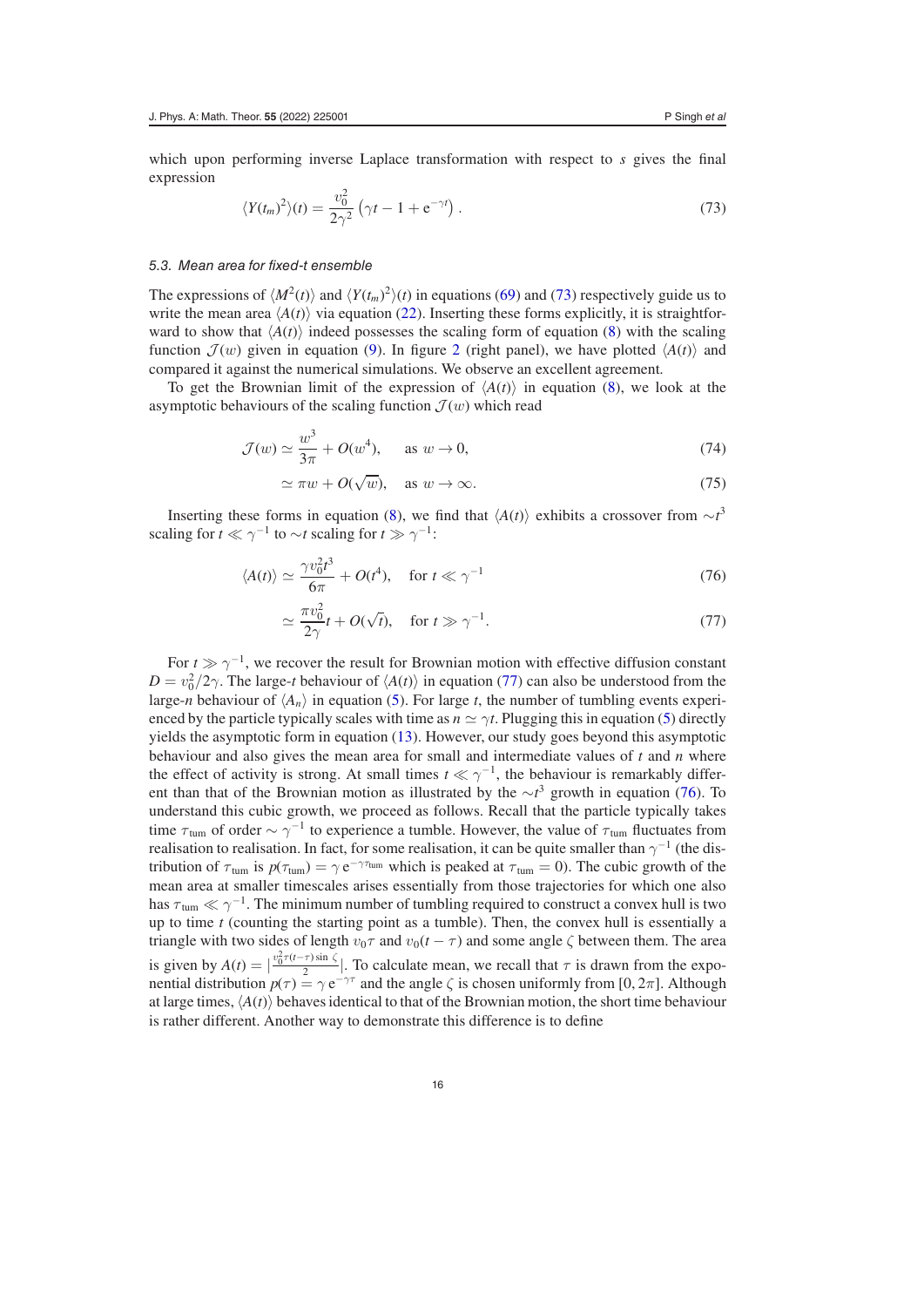<span id="page-16-1"></span>

**Figure 4.** (Left) Simulation results for the distribution of the area  $A_n$  for fixed-*n* ensemble for different values of *n*. We have rescaled the distribution with mean area  $\langle A_n \rangle$  and compared it with that of the Brownian motion. We have chosen  $v_0 = 1$  and  $\gamma = 1$  for all values of *n*. (Right) The same analysis is conducted for the fixed-*t* ensemble with same choice of parameters.

$$
\alpha(t) = \frac{2\langle A(t) \rangle}{\gamma t \pi \sigma^2}.
$$
\n(78)

For  $t \to \infty$ ,  $\alpha(t)$  saturates to the value 1. In figure [3](#page-11-1) (right panel), we have plotted  $\alpha(t)$  for two different values of  $\gamma$  and also compared them against the numerical simulations. We see agreement of the numerical data to the analytic expressions for both cases. Also, we obtain that  $\alpha(t)$  approaches the value 1 in both cases.

# <span id="page-16-0"></span>**6. Numerical study of the probability distribution**

In the previous sections, we explicitly derived the exact analytical expressions of the mean area of the convex hull in the fixed-*n* and fixed-*t* ensembles and compared them against the numerical simulations. These expressions are given respectively in equations [\(5\)](#page-3-0) and [\(8\)](#page-4-1). We now investigate the probability distribution of the area of the convex hull for a single RTP. Deriving analytic forms of the distribution seems a difficult problem. In view of this, we perform a rigorous numerical study for the distribution in the two statistical ensembles. Here, we only look at the distribution corresponding to the typical fluctuations in area. By this, we mean the parts of distribution that lie within few standard deviations around the mean. To compare the distribution for different values of *n* or *t*, it turns out useful to rescale it with the mean area. In figure [4,](#page-16-1) we have illustrated the simulation data for the rescaled distribution for different values of *n* and *t*. For both ensembles, we find that the distribution converges to that of the Brownian motion in the asymptotic regime, i.e. *n*  $\gg$  1 for fixed-*n* ensemble and *t*  $\gg \gamma^{-1}$  for fixed-*t* ensemble. However, for other (small and intermediate) values of *n* and *t*, we expectedly see clear departure from the Brownian motion as elucidated by blue symbols in both panels of figure [4.](#page-16-1) We refer to appendix [C](#page-21-0) for a discussion on the numerical scheme for constructing the histograms in figure [4.](#page-16-1)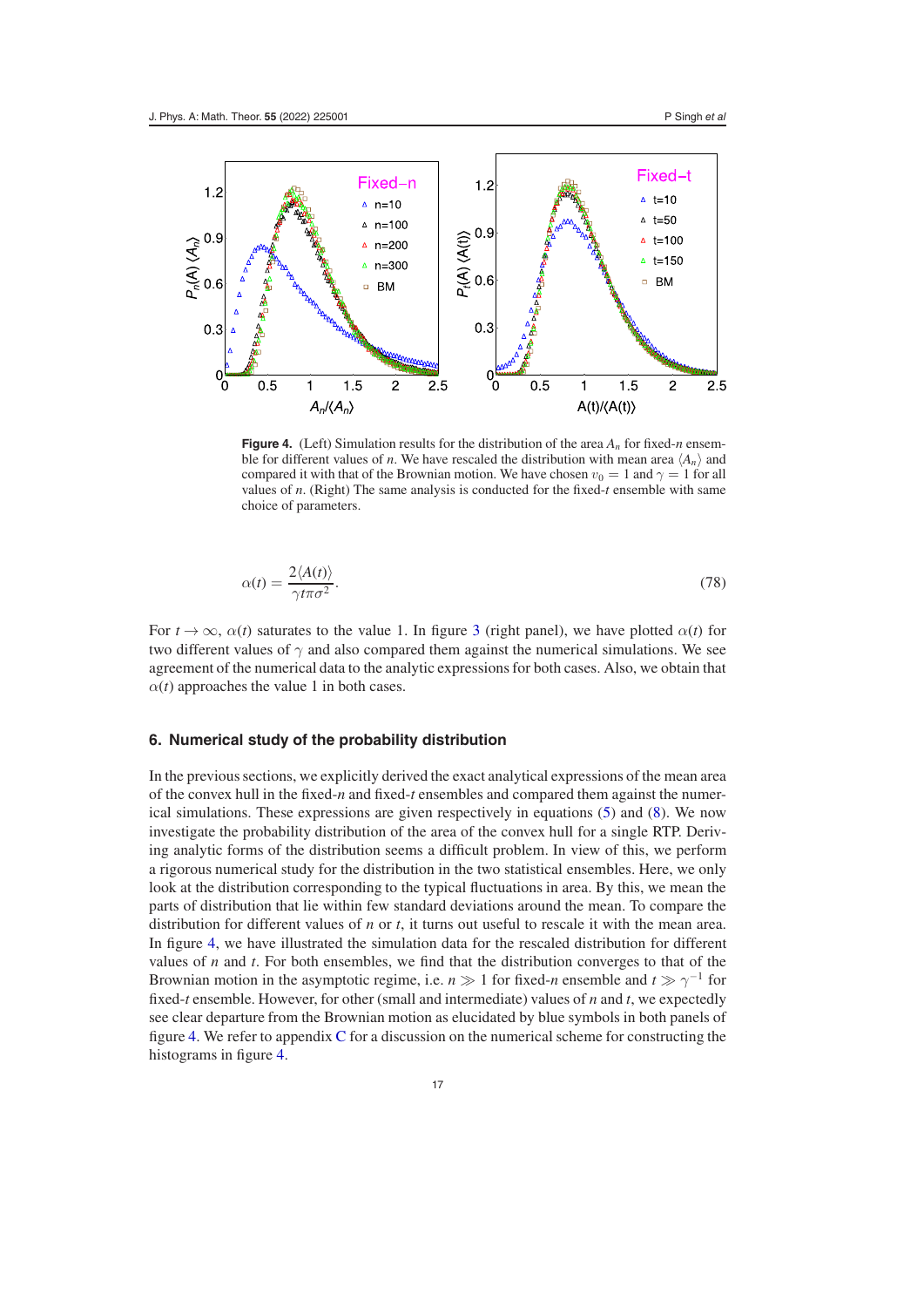<span id="page-17-1"></span>

**Figure 5.** Simulation data for the variance of area for fixed-*n* (left) and fixed-*t* (right) ensembles. For fixed-*n* ensemble (left), we have plotted  $\beta_n = \text{Var}(A_n)/n^2\sigma^4$  vs *n* and for fixed-*t* ensemble (right), we have plotted  $\beta(t) = \text{Var}(A(t)) / (\gamma t)^2 \sigma^4$  vs *t*. Parameters used in these plots are  $v_0 = 1$ ,  $\gamma = 1$  (green) and  $\gamma = 0.5$  (red) for both panels.

Similarly, we have also studied the variance of the area in figure [5](#page-17-1) for two ensembles. As done for the mean area in equations  $(52)$  and  $(78)$ , we define the following two quantities:

$$
\beta_n = \frac{\text{Var}(A_n)}{n^2 \sigma^4}, \quad \text{for fixed-}n \tag{79}
$$

$$
\beta(t) = \frac{\text{Var}(A(t))}{(\gamma t)^2 \sigma^4}.
$$
 for fixed-*t*. (80)

As seen before, this rescaling of the variance helps in better visualisation of the data since all of them converge to the same value in the asymptotic regime for both ensembles and for different values of the parameters. For both ensembles, we see in figure [5](#page-17-1) that  $\beta_n$  and  $\beta(t)$  tend towards the same value for different values of  $\gamma$ .

#### <span id="page-17-0"></span>**7. Conclusion**

We have investigated the area of the convex hull of a RTP in two dimensions. We have considered this problem in two different ensembles: (i) fixed-*n* ensemble and (ii) fixed-*t* ensemble. We have obtained explicit expressions of the mean area  $\langle A_n \rangle$  and  $\langle A(t) \rangle$  in these two ensembles and verified them numerically. To study mean area analytically, we have used a mapping of the run-and-tumble motion to a random walk model in two dimensions similar to what was used previously in [\[35\]](#page-23-11). After exploiting the connection between the extreme value statistics and the computation of the mean area through Cauchy's formulae (equations [\(21\)](#page-5-4) and [\(22\)](#page-5-5)), we use this mapping to employ the Sparre Andersen theorem which finally leads us to arrive at the explicit expressions of the mean area in equations [\(5\)](#page-3-0) to [\(9\)](#page-4-2). We observed that at large times the mean area grows linearly whereas at small times it grows as  $\sim t^3$  with *t*. We have obtained a scaling function that describes this crossover from the cubic growth to the linear growth around the natural time scale  $\gamma^{-1}$  provided by the tumbling rate.

Obtaining analytical results for the higher order moments and the distribution seems a challenging task. We have numerically studied the variance of the mean area as a function of time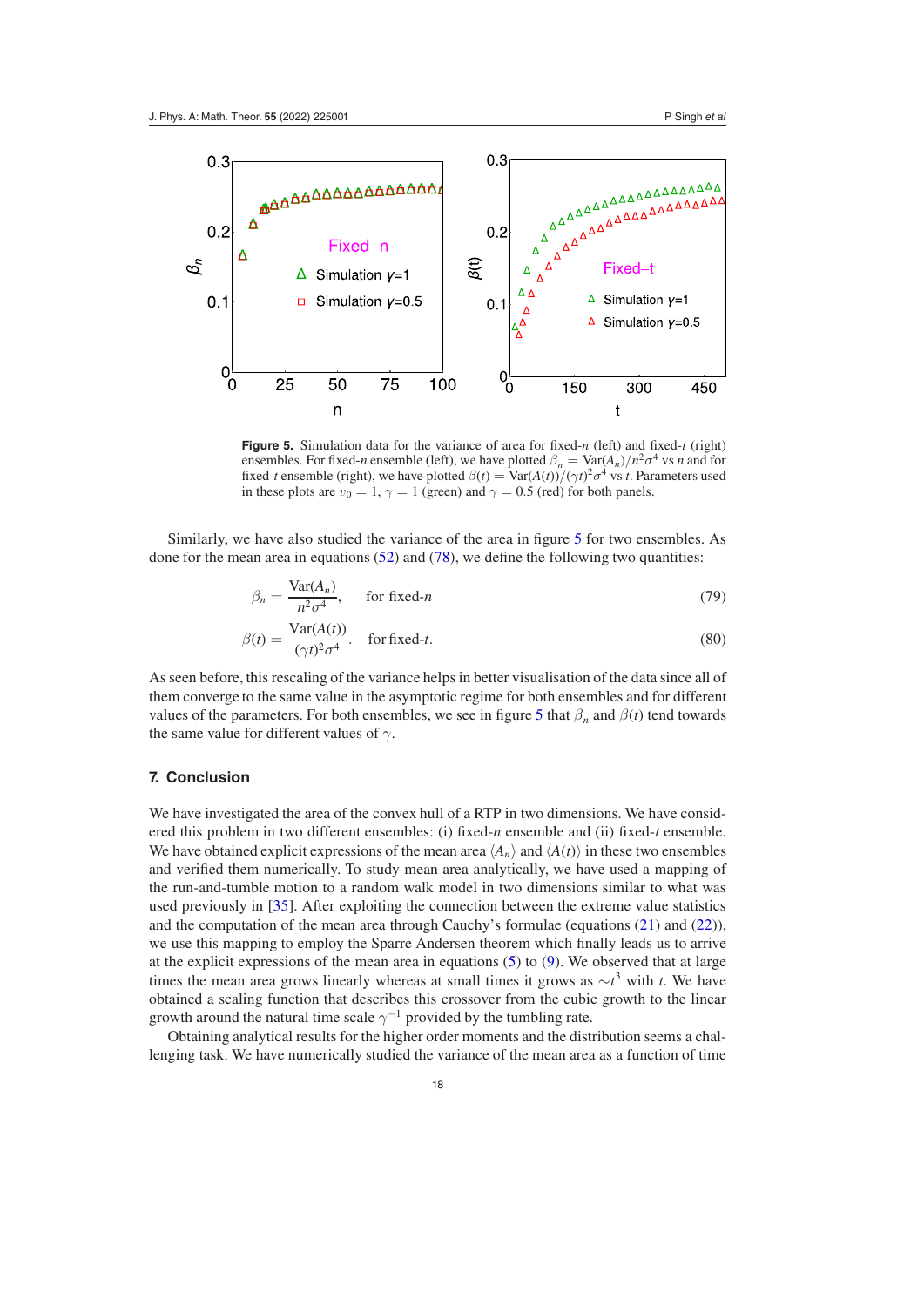(number of tumbles *n* in the fixed run ensemble and *t* in the fixed time ensemble) and found that it grows quadratically with time at long times. We have also studied the distribution of the area numerically. While in the asymptotic regime, i.e.  $n \gg 1$  for the fixed-*n* ensemble and *t*  $\gg \gamma^{-1}$  for the fixed-*t* ensemble, the distribution converges to that of the Brownian motion when area is scaled with its mean, we find a clear difference at small or intermediate regimes.

As mentioned before, computing the higher order moments and the full distribution of the area is a challenging problem and still remains an open problem even for a Brownian particle. We believe that our work may have potential biological applications in estimating the spatial extent over which bacteria like *E. Coli* move, since they exhibit run and tumble dynamics [\[19\]](#page-23-2). However, here, we have looked at the simple version of this model where tumbles are instantaneous. On the other hand, it has been experimentally found that active particles in reality spend small but non-zero time while tumbling [\[19,](#page-23-2) [71\]](#page-23-39). For fixed-*n* case, we expect the results in these realistic systems with non-instantaneous tumblings to be same as the simple model (with instantaneous tumblings) considered in our work. However, for fixed-*t* case, the results will be different atleast when the tumbling timescale is comparable to or larger than the run timescale. Extending our results for these realistic systems remains a promising future direction. Finally, in this work, we have focused on one class of the active particles called RTPs. It would be interesting to explore how our results get generalised for other models of the active particles like active Brownian particle and active Ornstein–Uhlenbeck particle [\[3,](#page-22-1) [72\]](#page-24-0).

#### **Acknowledgments**

AK and PS acknowledge support of the Department of Atomic Energy, Government of India, under Project No. 12 R & D-TFR-5.10-1100. AK acknowledges support from DST, Government of India grant under Project No. ECR/2017/000634. We thank B De Bruyne and F Mori for useful discussions.

#### **Data availability statement**

All data that support the findings of this study are included within the article (and any supplementary files).

# <span id="page-18-0"></span>**Appendix A. Derivation of**  $\bar{\mathcal{P}}$  ( $\bar{\mathcal{E}}$ ,  $\mathbf{k}^*$ ) in equation [\(43\)](#page-9-0)

In this appendix we derive the expression of  $\bar{\mathcal{P}}(\xi, k^*|n)$  given in equation [\(43\)](#page-9-0). To begin with, we start with the joint distribution  $\mathcal{P}(M, Y, k^*|n)$  in equation [\(39\)](#page-8-2). Performing Fourier transform with respect to *Y*, one can write  $\bar{\mathcal{P}}(\xi, k^*|n)$  defined in equation [\(42\)](#page-9-3) as

<span id="page-18-2"></span>
$$
\bar{\mathcal{P}}\left(\xi, k^*|n\right) = \int_0^\infty \mathrm{d}M \, I_{\text{left}}(M, \xi, k^*) I_{\text{right}}(M, k^*, n),\tag{A.1}
$$

where we have defined

<span id="page-18-1"></span>
$$
I_{\text{right}}(M, k^*, n) = \int \prod_{i=k^*+1}^N \text{d}y_i \, \text{d}x_i \, p(x_i, y_i) \Theta \left( M - \sum_{j=1}^i x_j \right), \tag{A.2}
$$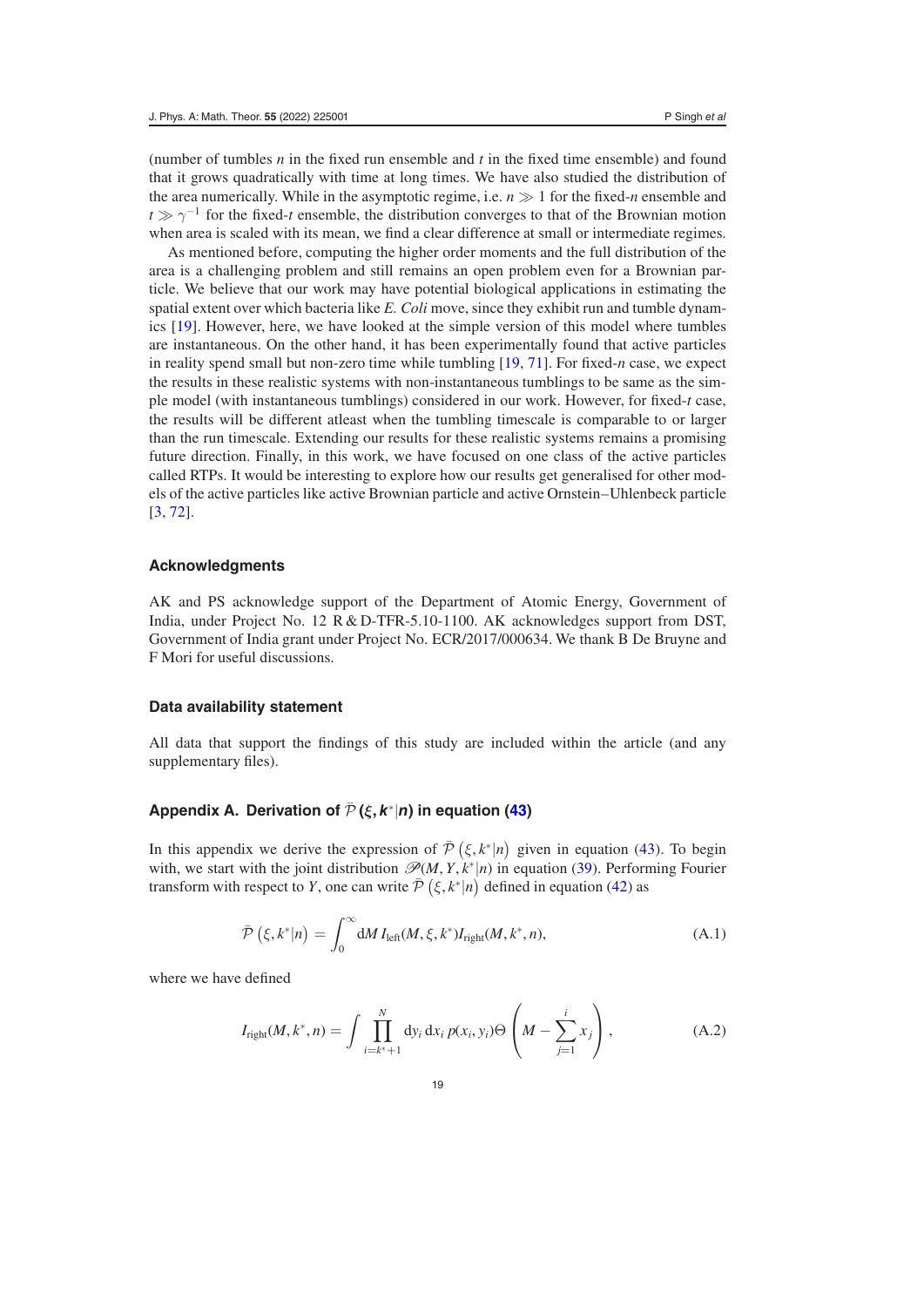<span id="page-19-1"></span>
$$
I_{\text{left}}(M,\xi,k^*) = \int \prod_{i=1}^{k^*} dx_i \, \tilde{p}(x_i,\xi) \prod_{i=1}^{k^*-1} \Theta\left(M - \sum_{j=1}^i x_j\right) \delta\left(M - \sum_{j=1}^{k^*} x_j\right),\tag{A.3}
$$

with the definition

<span id="page-19-2"></span>
$$
\tilde{p}(x,\xi) = \int_{-\infty}^{\infty} dy \, e^{i\xi y} p(x,y). \tag{A.4}
$$

Let us first consider the integral  $I_{\text{right}}(M, k^*, n)$  defined in equation [\(A.2\)](#page-18-1). Since,

$$
X_{k^*+j} = x_1 + x_2 + \dots + x_{k^*} + x_{k^*+1} + \dots + x_{k^*+j} = M + x_{k^*+1} + \dots + x_{k^*+j} \quad (A.5)
$$

upon using  $M = \sum_{i=1}^{k^*} x_i$ , we can re-write equation [\(A.2\)](#page-18-1) as

<span id="page-19-0"></span>
$$
I_{\text{right}}(M, k^*, n) = \int \left[ \prod_{i=k^*+1}^n dx_i \, p_1(x_i) \right] \prod_{i=k^*+1}^n \Theta \left( - \sum_{j=k^*+1}^i x_j \right) \,, \tag{A.6}
$$

where  $p_1(x) = \int_{-\infty}^{\infty} p(x, y) dy$  is a normalized (to unity) probability density function for the increment in the *x*-direction. However, the integral in equation [\(A.6\)](#page-19-0) is simply the probability that a random walk in one dimension (in the *x*-direction) starting at the origin, with independent and identically distributed increment  $x_i$ 's drawn from  $p_1(x_i)$ , stays below the origin up to step *n* − *k*<sup>∗</sup>. This is precisely given by  $q_{n-k}$ <sup>\*</sup> via the Sparre Andersen theorem (independently of the jump distribution  $p_i(x)$ , where  $q_n = \binom{2n}{n} 2^{-2n}$ . Hence, we have

<span id="page-19-5"></span>
$$
I_{\text{right}}(M, k^*, n) = q_{n-k^*}.\tag{A.7}
$$

Note that the integral  $I_{\text{right}}(M, k^*, n)$  does not depend on *M*, but only on  $(n - k^*)$ .

We now turn to the left integral  $I_{\text{left}}(M, \xi, k^*)$  in equation [\(A.3\)](#page-19-1). Let us first re-write  $\tilde{p}(x, \xi)$ in equation [\(A.4\)](#page-19-2) in a different way. Let us first consider the integral

<span id="page-19-3"></span>
$$
\int_{-\infty}^{\infty} dx \, \tilde{p}(x,\xi) = \int_{-\infty}^{\infty} dx \int_{-\infty}^{\infty} dy \, p(x,y) e^{i\xi y} = \int_{-\infty}^{\infty} dy \, p_2(y) e^{i\xi y} = \tilde{p}_2(\xi), \quad (A.8)
$$

<span id="page-19-4"></span>where  $p_2(y) = \int_{-\infty}^{\infty} dx p(x, y)$  is the marginal distribution for the *y*-increment. Now, let us rewrite

$$
\tilde{p}(x,\xi) = \frac{\tilde{p}(x,\xi)}{\int_{-\infty}^{\infty} dx \, \tilde{p}(x,\xi)} \times \tilde{p}_2(\xi) = f(x,\xi) \, \tilde{p}_2(\xi),\tag{A.9}
$$

where we used the identity in equation  $(A.8)$  and

$$
f(x,\xi) = \frac{\tilde{p}(x,\xi)}{\int_{-\infty}^{\infty} dx \, \tilde{p}(x,\xi)}.
$$
\n(A.10)

Note that  $f(x, \xi)$  is normalized to unity (when integrated over *x*) and can be thought of as an effective jump distribution in the *x* direction that is just parametrized by  $\xi$  assuming it is positive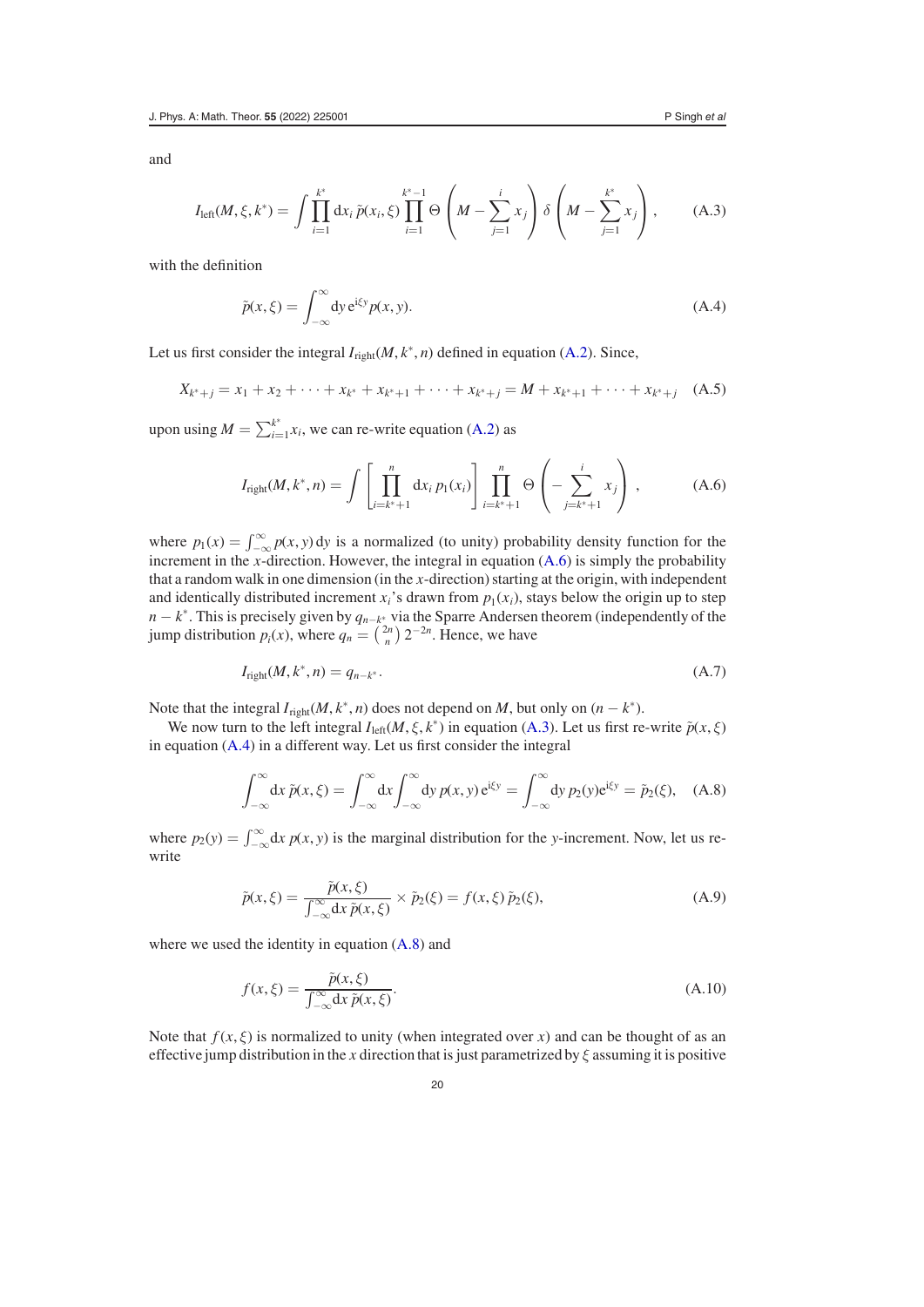for all *x*. We use this expression of  $\tilde{p}(x, \xi)$  from equation [\(A.9\)](#page-19-4) into the integral expression for  $I<sub>left</sub>(M, \xi, k^*)$  in equation [\(A.3\)](#page-19-1), to get

$$
I_{\text{left}}(M,\xi,k^*) = \left[\tilde{p}_2(\xi)\right]^{k^*} \int \prod_{i=1}^{k^*} dx_i f(x_i,\xi) \prod_{i=1}^{k^*-1} \Theta\left(M - \sum_{j=1}^i x_j\right) \delta \times \left(M - \sum_{j=1}^{k^*} x_j\right).
$$
\n(A.11)

Now, substituting this expression and the result in equation [\(A.7\)](#page-19-5) on the right-hand side of equation [\(A.1\)](#page-18-2) and carrying out the integral over *M* gives

<span id="page-20-1"></span>
$$
\tilde{P}(\xi, k^*|n) = q_{n-k^*}[\tilde{p}_2(\xi)]^{k^*} \int \left[ \prod_{i=1}^{k^*} dx_i f(x_i, \xi) \right] \prod_{i=1}^{k^*} \Theta \left( \sum_{j=1}^i x_{k^*+1-j} \right)
$$
(A.12)

However, we immediately identify the *k*<sup>∗</sup> -fold integral in equation [\(A.12\)](#page-20-1) as the probability that a one dimensional random walker, starting at the origin and with jump distribution drawn from  $f(x, \xi)$  (which is normalised to unity), stays above the origin up to  $k^*$  steps. By Sparre Andersen theorem, this is universal and is simply  $q_{k^*}$  and is independent of  $f(x, \xi)$ , and in particular then does not depend on  $\xi$ . Hence we finally have

$$
\tilde{P}(\xi, k^*|n) = \int_{\infty}^{\infty} P(Y, k^*|n) e^{i\xi Y} dY = q_{k^*} q_{n-k^*} [\tilde{p}_2(\xi)]^{k^*},
$$
\n(A.13)

which upon Fourier inversion, yields the result in equation [\(38\)](#page-8-1). This result is true for arbitrary joint distribution  $p(x, y)$  as long as it is symmetric and continuous in *x*.

## <span id="page-20-0"></span>**Appendix B. Proof**  $S_n \simeq \pi n$  **as**  $n \to \infty$

In this appendix, we derive the asymptotic form of  $S_n$  for large *n* which was used to obtain the large *n* behaviour of  $\langle A_n \rangle$  in equation [\(51\)](#page-10-2). To this end, we consider the expression of  $S_n$  in equation [\(35\)](#page-8-5) and change the variable  $m = zn$  to yield

<span id="page-20-2"></span>
$$
S_n = \frac{\sqrt{\pi}}{\sigma} \sum_{z=1/n}^{(n-1)/n} \frac{\Gamma\left(\frac{n(1-z)+1}{2}\right)}{\Gamma\left(\frac{n(1-z)+2}{2}\right)} \langle M_{nz} \rangle.
$$
 (B.1)

Note that  $z \in \{\frac{1}{n}, \frac{2}{n}, \ldots, \frac{n-1}{n}\}$ . For large *n*, we change the summation in equation [\(B.1\)](#page-20-2) to integration as  $\sum_{z=1/n}^{(n-1)/n} \rightarrow n \int_0^1 dz$  and rewrite it as

<span id="page-20-3"></span>
$$
S_n \simeq \frac{\sqrt{\pi}}{\sigma} n \int_0^1 dz \frac{\Gamma\left(\frac{n(1-z)+1}{2}\right)}{\Gamma\left(\frac{n(1-z)+2}{2}\right)} \langle M_{nz} \rangle, \quad \text{as } n \to \infty.
$$
 (B.2)

We next use the result of [\[65\]](#page-23-31) to write  $\langle M_{nz} \rangle$  for large *n* as  $\langle M_{nz} \rangle \simeq \sigma \sqrt{\frac{2m}{\pi}}$ . In addition, we approximate  $\frac{\Gamma\left(\frac{n(1-z)+1}{2}\right)}{\Gamma\left(\frac{n(1-z)+2}{2}\right)}$  $\frac{\Gamma(\frac{m_1-2m_1}{2})}{\Gamma(\frac{n(1-2)+2}{2})} \simeq \sqrt{\frac{2}{n(1-z)}}$  as  $n \to \infty$ . Inserting these forms in equation [\(B.2\)](#page-20-3) and performing the integration over *z*, we get

$$
S_n \simeq \pi n, \quad \text{as } n \to \infty. \tag{B.3}
$$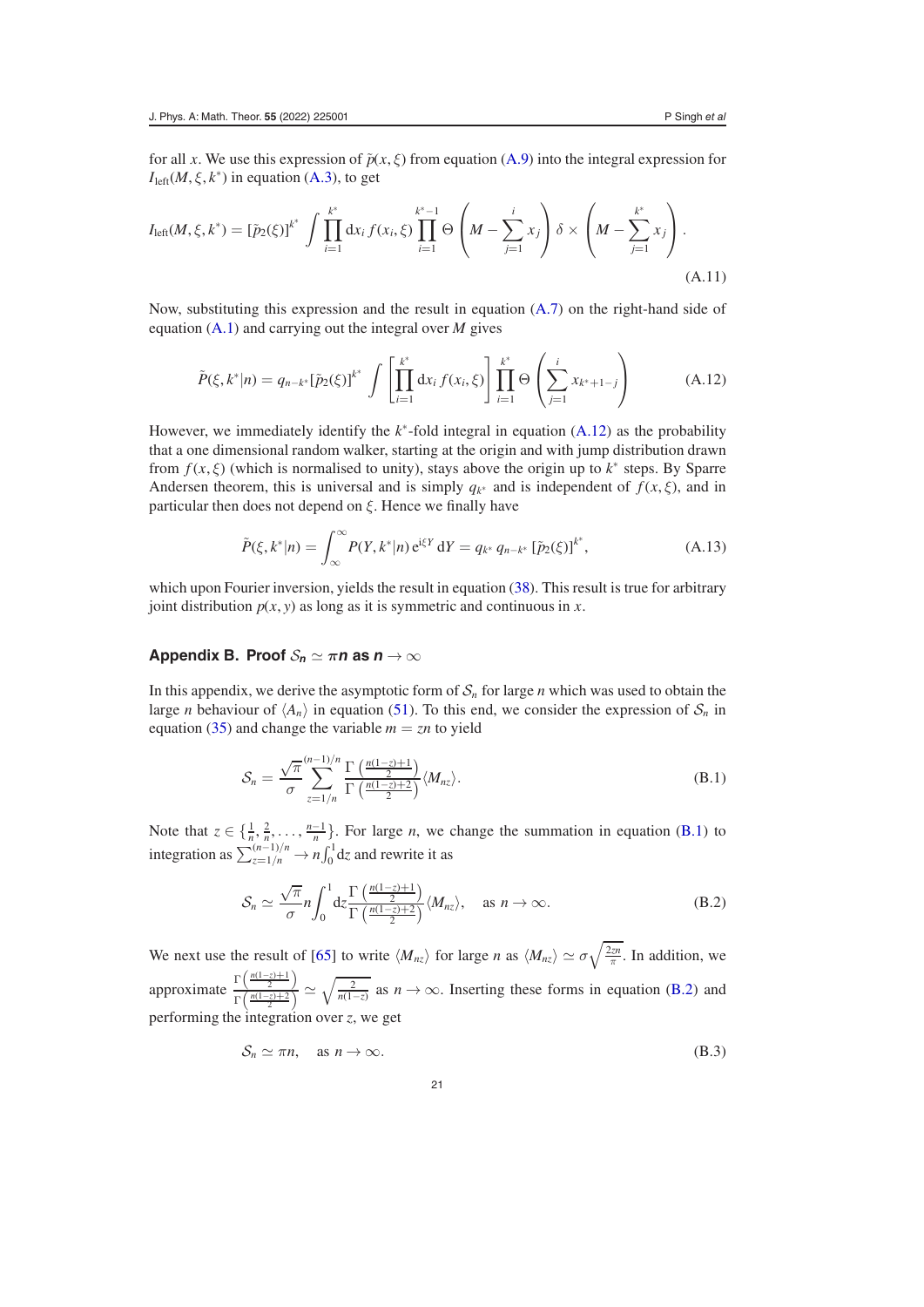## <span id="page-21-0"></span>**Appendix C. Details of the numerical simulation for constructing convex hull**

To construct convex hull numerically, we first generate a trajectory of the RTP depending on the choice of ensemble. For fixed-*n* ensemble, the particle undergoes a fixed number of runs (say *n*) and we stop the process after *n* runs have taken place. On the other hand, for fixed-*t* ensemble, we stop the system when the observation time *t* is reached. Given this trajectory, we construct the convex hull using the *Andrew's monotone chain algorithm* [\[73\]](#page-24-1) which is further expedited with Akl's heuristic [\[74\]](#page-24-2). Then, to calculate the area, we denote the *m* vertices of the convex hull as  $\{\bar{X}_i, \bar{Y}_i\}$ ,  $1 \leq i \leq m$  in order of their Cartesian coordinates and use

$$
A = \frac{1}{2} \sum_{i=0}^{m-1} (\bar{Y}_i + \bar{Y}_{i+1}) (\bar{X}_i - \bar{X}_{i+1}),
$$
 (C.1)

with  $(\bar{X}_0, \bar{Y}_0) = (\bar{X}_m, \bar{Y}_m)$ . This procedure is then repeated for *R* number of realisations to finally construct the histogram or average of *A*. We have taken  $R = 10^5$  for constructing the histogram and  $R = 10^5$  to compute the mean.

# <span id="page-21-1"></span>**Appendix D. Derivation of** *M***<sup>2</sup>** *<sup>s</sup>* **(***n***) in equation [\(68\)](#page-13-2)**

Here, we show that the expression of  $\langle M_s^2(n) \rangle$  in equation [\(68\)](#page-13-2) can be derived using the Pol-laczek–Spitzer formula in equation [\(26\)](#page-7-0). We first recall that  $Q_s(M, n)$  in equation [\(66\)](#page-13-3) represents the cumulative distribution that the maximum is less than *M* up to *n* steps for a random walker with independent and identically distributed increments  $\{x_i\}$  chosen from the symmetric and continous distribution  $g_s(x_i)$  in equation [\(61\)](#page-13-0). For this, the Pollaczek–Spitzer formula gives [\[46,](#page-23-34) [67\]](#page-23-35)

$$
\sum_{n=0}^{\infty} z^n \langle e^{-\lambda M_s(n)} \rangle = \sum_{n=0}^{\infty} z^n \int_0^{\infty} dM \, e^{-\lambda M} Q_s'(M, n) = \frac{\phi_s(z, \lambda)}{\sqrt{1-z}},
$$
\n(D.1)

where  $0 \le z \le 1$  and  $\lambda \ge 0$  and the function  $\phi_s(z, \lambda)$  is defined as

$$
\phi_s(z,\lambda) = \exp\left(-\frac{\lambda}{\pi} \int_0^\infty d\xi \frac{\ln(1-z\hat{p}_s(\xi))}{\lambda^2 + \xi^2}\right), \quad \text{with} \tag{D.2}
$$

$$
\hat{p}_s(\xi) = \int_{-\infty}^{\infty} dx \, \mathrm{e}^{\mathrm{i}\xi x} g_s(x) = \frac{1}{\sqrt{1 + \xi^2 \sigma_s^2}}. \tag{D.3}
$$

Here  $\sigma_s = v_0/(\gamma + s)$ . As seen for fixed-*n* ensemble in equations [\(29\)](#page-7-1) and [\(30\)](#page-7-6), one can extend this formula to determine the generating function for the moments [\[54,](#page-23-25) [69\]](#page-23-37). For this case, one gets

$$
h_s^{(1)}(z) = \sum_{n=0}^{\infty} z^n \langle M_s(n) \rangle = \frac{1}{\pi (1-z)} \int_0^{\infty} \frac{d\xi}{\xi^2} \ln \left( \frac{1-z\hat{p}_s(\xi)}{1-z} \right), \tag{D.4}
$$

$$
h_s^{(2)}(z) = \sum_{n=0}^{\infty} z^n \langle M_s^2(n) \rangle = (1-z) \left[ h_s^{(1)}(z) \right]^2 + \frac{\sigma_s^2 z}{2(1-z)^2}.
$$
 (D.5)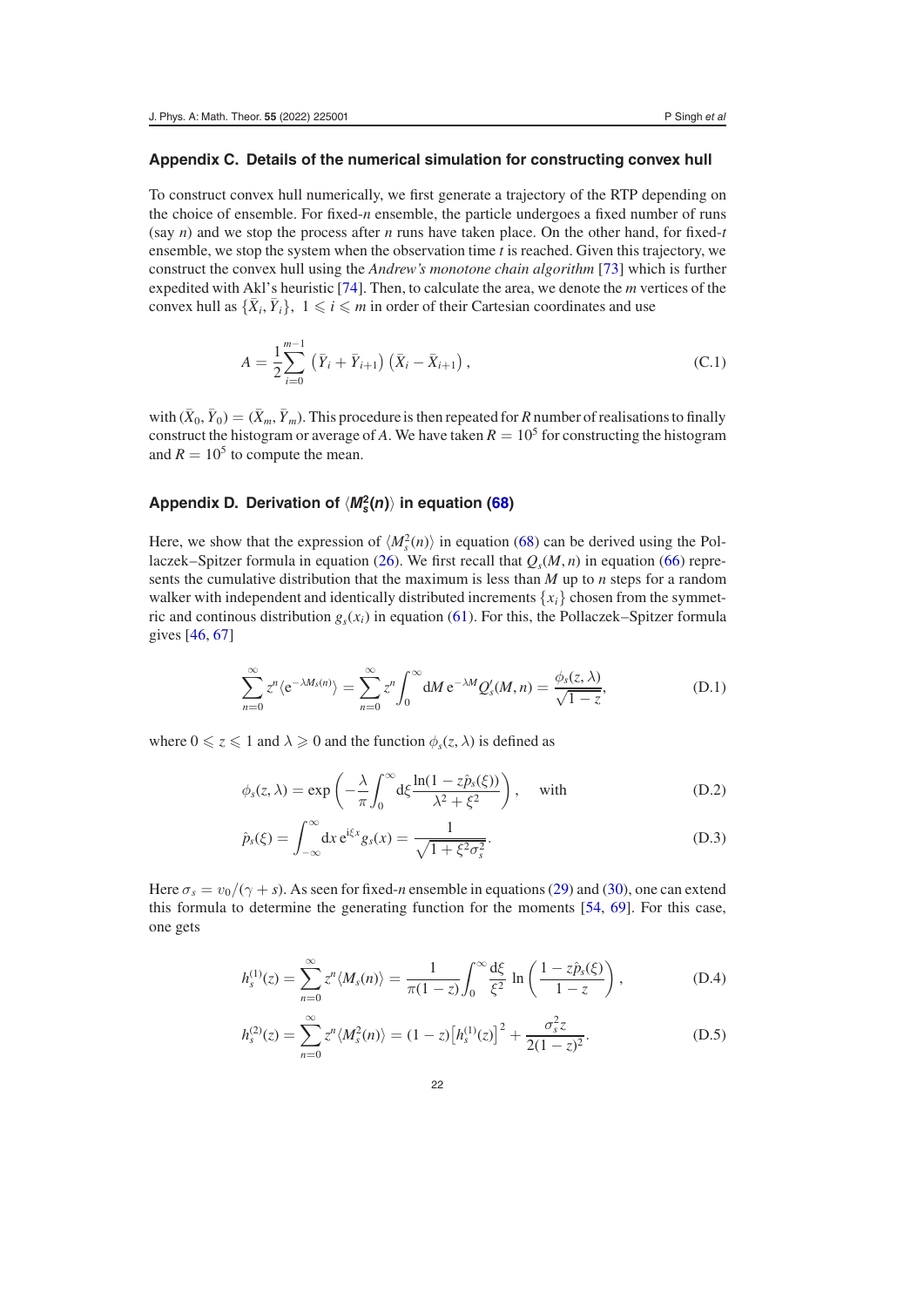Taking derivative of  $h_s^{(2)}(z)$  *n*-times, we get

<span id="page-22-15"></span>
$$
\langle M_s^2(n)\rangle = \sum_{m=1}^{n-1} \langle M_s(n)\rangle \left[\langle M_s(n-m)\rangle - \langle M_s(n-m-1)\rangle\right] + \frac{n\sigma_s^2}{2}.
$$
 (D.6)

We next use the results of [\[65\]](#page-23-31) to write  $\langle M_s(n) \rangle$  as

<span id="page-22-13"></span>
$$
\langle M_s(n) \rangle = \frac{\sigma_s}{2\sqrt{\pi}} \sum_{j=1}^n \frac{\Gamma\left(\frac{j+1}{2}\right)}{\Gamma\left(\frac{j+2}{2}\right)},\tag{D.7}
$$

and using this, we get

<span id="page-22-14"></span>
$$
\langle M_s(n-m)\rangle - \langle M_s(n-m-1)\rangle = \frac{\sigma_s}{2\sqrt{\pi}} \frac{\Gamma\left(\frac{n-m+1}{2}\right)}{\Gamma\left(\frac{n-m+2}{2}\right)}.
$$
 (D.8)

Finally, we insert equations [\(D.7\)](#page-22-13) and [\(D.8\)](#page-22-14) in the expression of  $\langle M_s^2(n) \rangle$  in equation [\(D.6\)](#page-22-15) and perform the sum over *m* explicitly to yield

$$
\langle M_s^2(n)\rangle = \frac{\sigma_s^2}{2} \left(\frac{\mathcal{S}_n}{\pi} + n\right),\tag{D.9}
$$

where  $S_n$  is given in equation [\(6\)](#page-3-3). Identifying  $\sigma_s = v_0/(\gamma + s)$ , we recover the result in equation [\(68\)](#page-13-2).

# **ORCID iDs**

Prashant Singh **D** <https://orcid.org/0000-0003-4296-8274> Hendrik Schawe <https://orcid.org/0000-0002-8197-1372>

# **References**

- <span id="page-22-0"></span>[1] Ramaswamy S 2010 *Annu. Rev. Condens. Matter Phys.* **[1](https://doi.org/10.1146/annurev-conmatphys-070909-104101)** [323–45](https://doi.org/10.1146/annurev-conmatphys-070909-104101)
- [2] Ramaswamy S 2017 *J. Stat. Mech.* [054002](https://doi.org/10.1088/1742-5468/aa6bc5)
- <span id="page-22-1"></span>[3] Bechinger C, Di Leonardo R, Löwen H, Reichhardt C, Volpe G and Volpe G 2016 *Rev. Mod. Phys.* **[88](https://doi.org/10.1103/revmodphys.88.045006)** [045006](https://doi.org/10.1103/revmodphys.88.045006)
- <span id="page-22-2"></span>[4] Santiago I 2018 *Nano Today* **[19](https://doi.org/10.1016/j.nantod.2018.01.001)** [11–5](https://doi.org/10.1016/j.nantod.2018.01.001)
- <span id="page-22-3"></span>[5] Ghosh A, Xu W, Gupta N and Gracias D H 2020 *Nano Today* **[31](https://doi.org/10.1016/j.nantod.2019.100836)** [100836](https://doi.org/10.1016/j.nantod.2019.100836)
- <span id="page-22-4"></span>[6] Redner G S, Hagan M F and Baskaran A 2013 *Phys. Rev.Lett.* **[110](https://doi.org/10.1103/physrevlett.110.055701)** [055701](https://doi.org/10.1103/physrevlett.110.055701)
- <span id="page-22-5"></span>[7] Bricard A, Caussin J-B, Desreumaux N, Dauchot O and Bartolo D 2013 *Nature* **[503](https://doi.org/10.1038/nature12673)** [95–8](https://doi.org/10.1038/nature12673)
- <span id="page-22-6"></span>[8] Toner J, Tu Y and Ramaswamy S 2005 *Ann. Phys., NY* **[318](https://doi.org/10.1016/j.aop.2005.04.011)** [170–244](https://doi.org/10.1016/j.aop.2005.04.011)
- <span id="page-22-7"></span>[9] Kumar N, Soni H, Ramaswamy S and Sood A K 2014 *Nat. Commun.* **[5](https://doi.org/10.1038/ncomms5688)** [4688](https://doi.org/10.1038/ncomms5688)
- <span id="page-22-8"></span>[10] Cates M E and Tailleur J 2015 *Annu. Rev. Condens. Matter Phys.* **[6](https://doi.org/10.1146/annurev-conmatphys-031214-014710)** [219–44](https://doi.org/10.1146/annurev-conmatphys-031214-014710)
- [11] Gonnella G, Marenduzzo D, Suma A and Tiribocchi A 2015 *C. R. Phys.* **[16](https://doi.org/10.1016/j.crhy.2015.05.001)** [316–31](https://doi.org/10.1016/j.crhy.2015.05.001)
- [12] Partridge B and Lee C F 2019 *Phys. Rev. Lett.* **[123](https://doi.org/10.1103/physrevlett.123.068002)** [068002](https://doi.org/10.1103/physrevlett.123.068002)
- <span id="page-22-9"></span>[13] Caprini L, Marconi U and Puglisi A 2020 *Phys. Rev. Lett.* **[124](https://doi.org/10.1103/physrevlett.124.078001)** [078001](https://doi.org/10.1103/physrevlett.124.078001)
- <span id="page-22-10"></span>[14] Solon A P, Fily Y, Baskaran A, Cates M E, Kafri Y, Kardar M and Tailleur J 2015 *Nat. Phys.* **[11](https://doi.org/10.1038/nphys3377)** [673–8](https://doi.org/10.1038/nphys3377)
- <span id="page-22-11"></span>[15] Howse J R, Joners R A L, Ryan A J, Gough T, Vafabakhsh R and Golestanian R 2007 *Phys. Rev. Lett.* **[99](https://doi.org/10.1103/physrevlett.99.048102)** [048102](https://doi.org/10.1103/physrevlett.99.048102)
- <span id="page-22-12"></span>[16] Jiang H-R, Yoshinaga N and Sano M 2010 *Phys. Rev. Lett.* **[105](https://doi.org/10.1103/physrevlett.105.268302)** [268302](https://doi.org/10.1103/physrevlett.105.268302)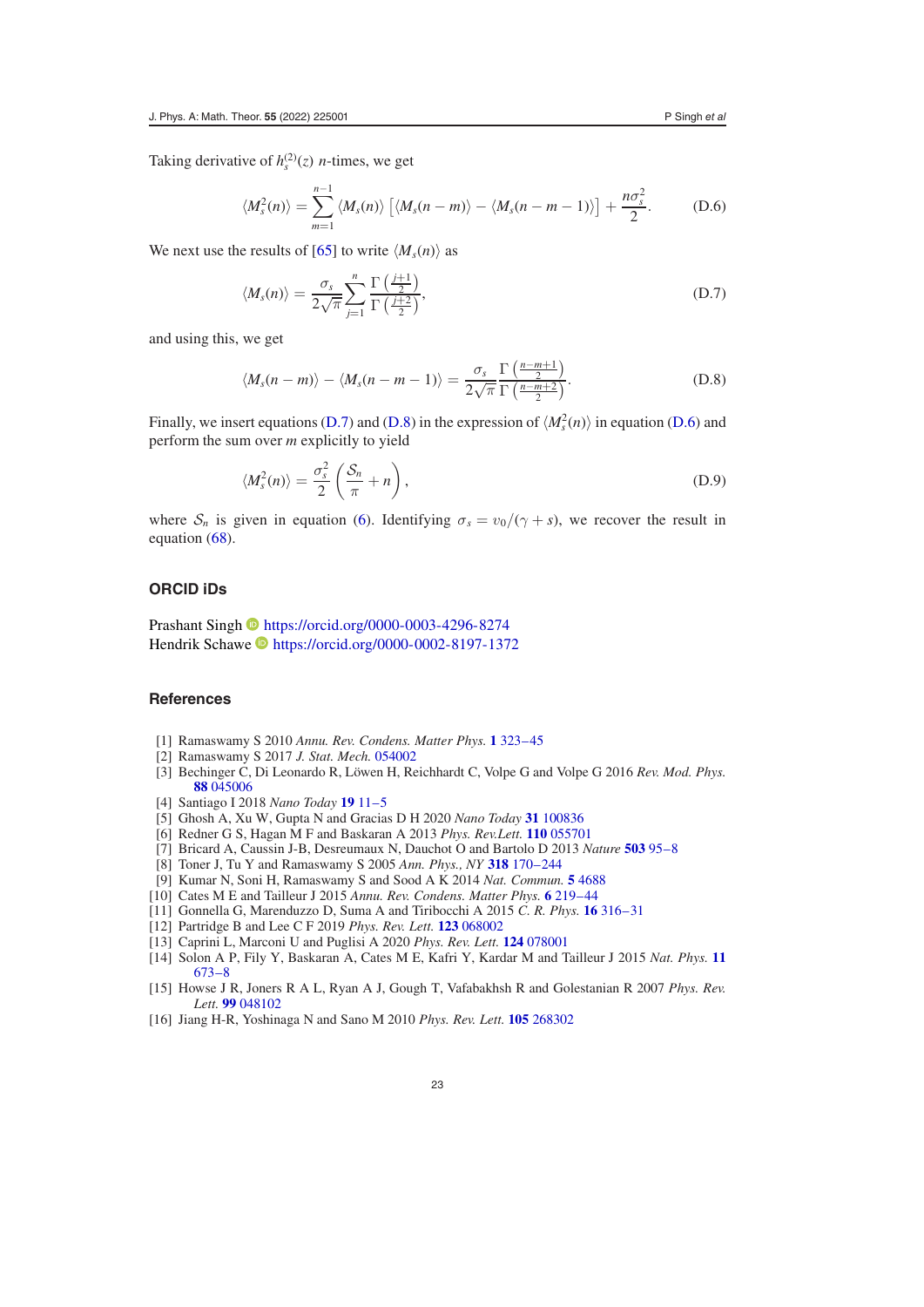- <span id="page-23-0"></span>[17] Masoliver J, Porr`a J M and Weiss G H 1993 *Physica* A **[193](https://doi.org/10.1016/0378-4371(93)90488-p)** [469–82](https://doi.org/10.1016/0378-4371(93)90488-p)
- <span id="page-23-1"></span>[18] Weiss G H 2002 *Physica* A **[311](https://doi.org/10.1016/s0378-4371(02)00805-1)** [381–410](https://doi.org/10.1016/s0378-4371(02)00805-1)
- <span id="page-23-2"></span>[19] Berg H C 2004 *E. coli in Motion* (Heidelberg: Springer)
- <span id="page-23-3"></span>[20] Tailleur J and Cates M E 2008 *Phys. Rev. Lett.* **[100](https://doi.org/10.1103/physrevlett.100.218103)** [218103](https://doi.org/10.1103/physrevlett.100.218103)
- <span id="page-23-4"></span>[21] Malakar K, Jemseena V, Kundu A, Vijay Kumar K, Sabhapandit S, Majumdar S N, Redner S and Dhar A 2018 *J. Stat. Mech.* [043215](https://doi.org/10.1088/1742-5468/aab84f)
- [22] Dhar A, Kundu A, Majumdar S N, Sabhapandit S and Schehr G 2019 *Phys. Rev.* E **[99](https://doi.org/10.1103/physreve.99.032132)** [032132](https://doi.org/10.1103/physreve.99.032132)
- [23] Demaerel T and Maes C 2018 *Phys. Rev.* E **[97](https://doi.org/10.1103/physreve.97.032604)** [032604](https://doi.org/10.1103/physreve.97.032604)
- [24] Majumdar S N and Evans M R 2018 *J. Phys. A: Math. Theor.* **[51](https://doi.org/10.1088/1751-8121/aadef0)** [475003](https://doi.org/10.1088/1751-8121/aadef0)
- [25] Singh P, Sabhapandit S and Kundu A 2020 *J. Stat. Mech.* [083207](https://doi.org/10.1088/1742-5468/aba7b1)
- [26] Santra S, Basu U and Sabhapandit S 2020 *Phys. Rev.* E **[101](https://doi.org/10.1103/physreve.101.062120)** [062120](https://doi.org/10.1103/physreve.101.062120)
- <span id="page-23-5"></span>[27] Le Doussal P, Majumdar S N and Schehr G 2020 *Europhys. Lett.* **[130](https://doi.org/10.1209/0295-5075/130/40002)** [40002](https://doi.org/10.1209/0295-5075/130/40002)
- <span id="page-23-6"></span>[28] Mori F, Gradenigo G and Majumdar S N 2021 *J. Stat. Mech.* [103208](https://doi.org/10.1088/1742-5468/ac2899)
- [29] Gradenigo G and Majumdar S N 2019 *J. Stat. Mech.* [053206](https://doi.org/10.1088/1742-5468/ab11be)
- <span id="page-23-7"></span>[30] Mori F, Le Doussal P, Majumdar S N and Schehr G 2021 *Phys. Rev.* E **[103](https://doi.org/10.1103/physreve.103.062134)** [062134](https://doi.org/10.1103/physreve.103.062134)
- <span id="page-23-8"></span>[31] Angelani L, Di Leonardo R and Paoluzzi M 2014 *Eur. Phys. J.* E **[37](https://doi.org/10.1140/epje/i2014-14059-4)** [59](https://doi.org/10.1140/epje/i2014-14059-4)
- <span id="page-23-33"></span>[32] Mori F, Le Doussal P, Majumdar S N and Schehr G 2020 *Phys. Rev. Lett.* **[124](https://doi.org/10.1103/physrevlett.124.090603)** [090603](https://doi.org/10.1103/physrevlett.124.090603)
- <span id="page-23-9"></span>[33] De Bruyne B, Majumdar S N and Schehr G 2021 *J. Stat. Mech.* [043211](https://doi.org/10.1088/1742-5468/abf5d5)
- <span id="page-23-10"></span>[34] Singh P and Kundu A 2019 *J. Stat. Mech.* [083205](https://doi.org/10.1088/1742-5468/ab3283)
- <span id="page-23-11"></span>[35] Mori F, Le Doussal P, Majumdar S N and Schehr G 2020 *Phys. Rev.* E **[102](https://doi.org/10.1103/physreve.102.042133)** [042133](https://doi.org/10.1103/physreve.102.042133)
- <span id="page-23-12"></span>[36] Singh P and Kundu A 2021 *Phys. Rev.* E **[103](https://doi.org/10.1103/physreve.103.042119)** [042119](https://doi.org/10.1103/physreve.103.042119)
- <span id="page-23-13"></span>[37] Banerjee T, Majumdar S N, Rosso A and Schehr G 2020 *Phys. Rev.* E **[101](https://doi.org/10.1103/physreve.101.052101)** [052101](https://doi.org/10.1103/physreve.101.052101)
- <span id="page-23-14"></span>[38] Slowman A B, Evans M R and Blythe R A 2016 *Phys. Rev. Lett.* **[116](https://doi.org/10.1103/physrevlett.116.218101)** [218101](https://doi.org/10.1103/physrevlett.116.218101)
- [39] Singh P and Kundu A 2021 *J. Phys. A: Math. Theor.* **[54](https://doi.org/10.1088/1751-8121/ac0a9f)** [305001](https://doi.org/10.1088/1751-8121/ac0a9f)
- [40] Le Doussal P, Majumdar S N and Schehr G 2021 *Phys. Rev.* E **[104](https://doi.org/10.1103/physreve.104.044103)** [044103](https://doi.org/10.1103/physreve.104.044103)
- <span id="page-23-15"></span>[41] Le Doussal P, Majumdar S N and Schehr G 2019 *Phys. Rev.* E **[100](https://doi.org/10.1103/physreve.100.012113)** [012113](https://doi.org/10.1103/physreve.100.012113)
- <span id="page-23-16"></span>[42] Letac G and Takács L 1980 *Am. Math. Mon.* **[87](https://doi.org/10.2307/2322010)** [142](https://doi.org/10.2307/2322010)
- <span id="page-23-17"></span>[43] Hug D 2013 Random polytopes *Stochastic Geometry, Spatial Statistics and Random Fields* (Heidelberg: Springer)
- <span id="page-23-18"></span>[44] Worton B J 1995 *Biometrics* **[51](https://doi.org/10.2307/2533254)** [1206–15](https://doi.org/10.2307/2533254)
- <span id="page-23-19"></span>[45] Kac M 1954 *Duke Math. J.* **[21](https://doi.org/10.1215/s0012-7094-54-02149-3)** [501–9](https://doi.org/10.1215/s0012-7094-54-02149-3)
- <span id="page-23-34"></span>[46] Spitzer F 1956 *Trans. Am. Math. Soc.* **[82](https://doi.org/10.1090/s0002-9947-1956-0079851-x)** [323–39](https://doi.org/10.1090/s0002-9947-1956-0079851-x)
- [47] Snyder T L and Steele J M 1993 *Proc. Am. Math. Soc.* **[117](https://doi.org/10.1090/s0002-9939-1993-1169048-2)** [1165](https://doi.org/10.1090/s0002-9939-1993-1169048-2)
- [48] Kabluchko Z, Vysotsky V and Zaporozhets D 2017 *Adv. Math.* **[320](https://doi.org/10.1016/j.aim.2017.09.002)** [595](https://doi.org/10.1016/j.aim.2017.09.002)
- <span id="page-23-20"></span>[49] Kabluchko Z, Vysotsky V and Zaporozhets D 2017 *Geom. Funct. Anal.* **[27](https://doi.org/10.1007/s00039-017-0415-x)** [880](https://doi.org/10.1007/s00039-017-0415-x)
- <span id="page-23-21"></span>[50] Majumdar S N, Comtet A and Randon-Furling J 2010 *J. Stat. Phys.* **[138](https://doi.org/10.1007/s10955-009-9905-z)** [955–1009](https://doi.org/10.1007/s10955-009-9905-z)
- <span id="page-23-22"></span>[51] Randon-Furling J, Majumdar S N and Comtet A 2009 *Phys. Rev. Lett.* **[103](https://doi.org/10.1103/physrevlett.103.140602)** [140602](https://doi.org/10.1103/physrevlett.103.140602)
- <span id="page-23-23"></span>[52] Reymbaut A, Majumdar S N and Rosso A 2011 *J. Phys. A: Math. Theor.* **[44](https://doi.org/10.1088/1751-8113/44/41/415001)** [415001](https://doi.org/10.1088/1751-8113/44/41/415001)
- <span id="page-23-24"></span>[53] Majumdar S N, Mori F, Schawe H and Schehr G 2021 *Phys. Rev.* E **[103](https://doi.org/10.1103/physreve.103.022135)** [022135](https://doi.org/10.1103/physreve.103.022135)
- <span id="page-23-25"></span>[54] Grebenkov D S, Lanoisel´ee Y and Majumdar S N 2017 *J. Stat. Mech.* [103203](https://doi.org/10.1088/1742-5468/aa8c11)
- <span id="page-23-29"></span>[55] Claussen G, Hartmann A K and Majumdar S N 2015 *Phys. Rev.* E **[91](https://doi.org/10.1103/physreve.91.052104)** [052104](https://doi.org/10.1103/physreve.91.052104)
- [56] Schawe H, Hartmann A K and Majumdar S N 2018 *Phys. Rev.* E **[97](https://doi.org/10.1103/physreve.97.062159)** [062159](https://doi.org/10.1103/physreve.97.062159)
- <span id="page-23-30"></span>[57] Schawe H and Hartmann A K 2019 *J. Phys.: Conf. Ser.* **[1290](https://doi.org/10.1088/1742-6596/1290/1/012029)** [012029](https://doi.org/10.1088/1742-6596/1290/1/012029)
- [58] Chupeau M, Bénichou O and Majumdar S N 2015 *Phys. Rev.* E [92](https://doi.org/10.1103/physreve.92.022145) [022145](https://doi.org/10.1103/physreve.92.022145)
- [59] Kampf J, Last G and Molchanov I 2012 *Proc. Am. Math. Soc.* **[140](https://doi.org/10.1090/s0002-9939-2012-11128-1)** [2527–35](https://doi.org/10.1090/s0002-9939-2012-11128-1)
- [60] Lukovi´c M, Geisel T and Eule S 2013 *New J. Phys.* **[15](https://doi.org/10.1088/1367-2630/15/6/063034)** [063034](https://doi.org/10.1088/1367-2630/15/6/063034)
- <span id="page-23-26"></span>[61] Dumonteil E, Majumdar S N, Rosso A and Zoia A 2013 *Proc. Natl Acad. Sci. USA* **[110](https://doi.org/10.1073/pnas.1213237110)** [4239–44](https://doi.org/10.1073/pnas.1213237110)
- <span id="page-23-27"></span>[62] Eldan R 2014 *Electron. J. Probab.* **[19](https://doi.org/10.1214/ejp.v19-2571)** [1–34](https://doi.org/10.1214/ejp.v19-2571)
- [63] Kabluchko Z and Zaporozhets D 2016 *Trans. Am. Math. Soc.* **[368](https://doi.org/10.1090/tran/6628)** [8873–99](https://doi.org/10.1090/tran/6628)
- <span id="page-23-28"></span>[64] Schawe H, Hartmann A K and Majumdar S N 2017 *Phys. Rev.* E **[96](https://doi.org/10.1103/physreve.96.062101)** [062101](https://doi.org/10.1103/physreve.96.062101)
- <span id="page-23-31"></span>[65] Hartmann A K, Majumdar S N, Schawe H and Schehr G 2020 *J. Stat. Mech.* [053401](https://doi.org/10.1088/1742-5468/ab7c5f)
- <span id="page-23-32"></span>[66] Cauchy A 1832 *M*´*emoire sur la rectification des courbes et la quadrature des surfaces courb*´*ees* (Paris: Chez de Bure fréres)
- <span id="page-23-35"></span>[67] Pollaczek F 1952 *C. R.* **234** 2334
- <span id="page-23-36"></span>[68] Comtet A and Majumdar S N 2005 *J. Stat. Mech.* [P06013](https://doi.org/10.1088/1742-5468/2005/06/p06013)
- <span id="page-23-37"></span>[69] Majumdar S N 2010 *Physica* A **[389](https://doi.org/10.1016/j.physa.2010.01.021)** [4299](https://doi.org/10.1016/j.physa.2010.01.021)
- <span id="page-23-39"></span><span id="page-23-38"></span>[70] Sparre Andersen E 1954 *Math. Scand.* **[2](https://doi.org/10.7146/math.scand.a-10407)** [195–223](https://doi.org/10.7146/math.scand.a-10407)